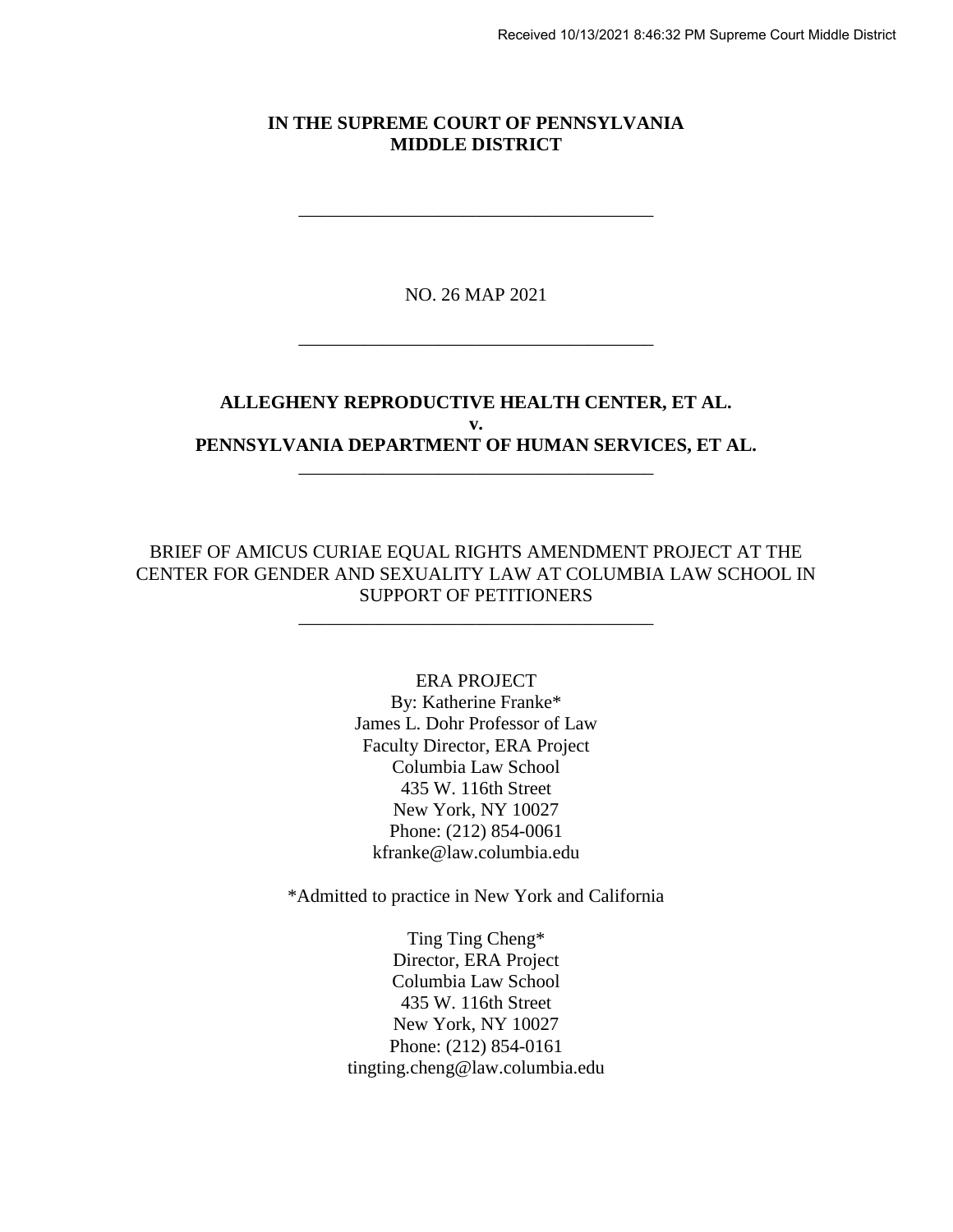\*Admitted to practice in New York

*Counsel for Amicus Curiae*

Dated: October 13, 2021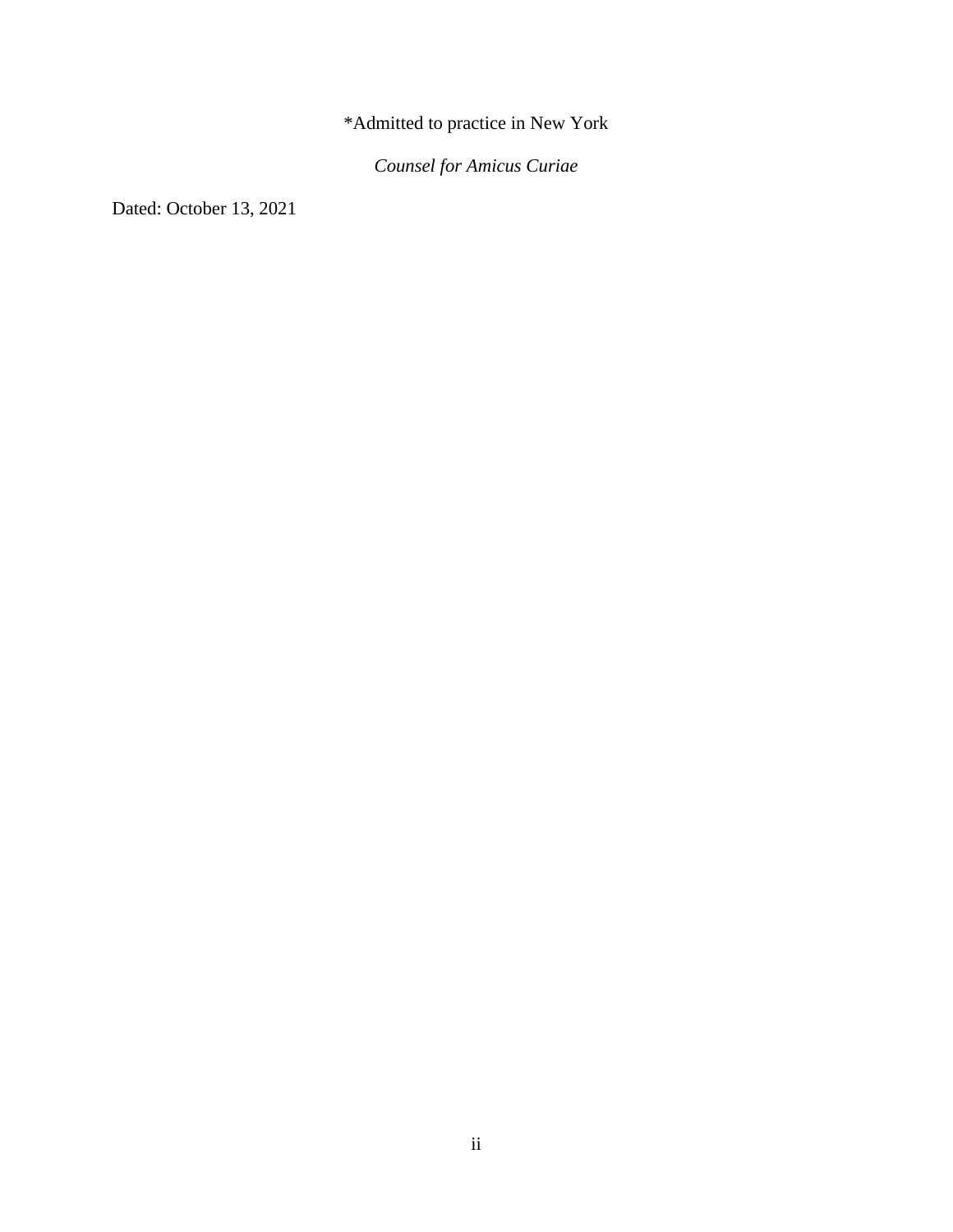# **TABLE OF CONTENTS**

| The Coverage Ban Amounts to a Form of Disparate Treatment on the Basis of Sex That<br>L.                                                                                                  |
|-------------------------------------------------------------------------------------------------------------------------------------------------------------------------------------------|
| The Coverage Ban's Burden on Access to Abortion is Grounded in and Perpetuates<br>П.<br>Illegitimate Sex-Based Stereotypes in Violation of the Pennsylvania ERA and Fundamental           |
| The Ability to Effectively Control One's Reproductive Life is Essential to the<br>III.<br>Possibility of Equality in the Workplace and Elsewhere and as Such the Coverage Ban             |
| Interpreting the State ERA to Invalidate the Coverage Ban Would Bring Pennsylvania<br>IV.<br>into Alignment with Other States' Interpretation of State Constitutional Protections for Sex |
|                                                                                                                                                                                           |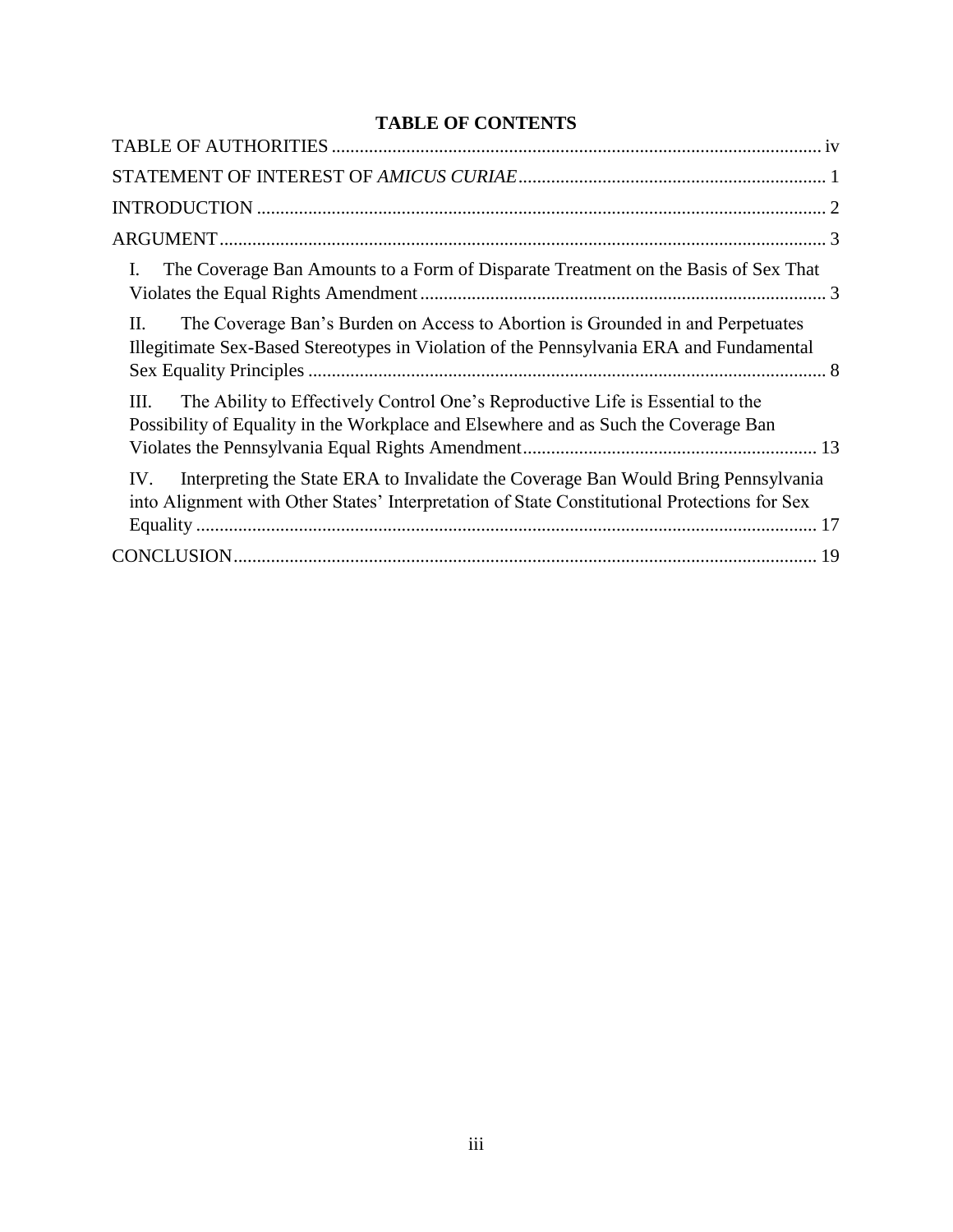<span id="page-3-0"></span>

| <b>CASES</b>                                       | Page(s) |
|----------------------------------------------------|---------|
| Bradwell v. The State of Illinois,                 |         |
| Oncale v. Sundowner Offshore Services,             |         |
| Bostock v. Clayton County,                         |         |
| FDA v. Am. Coll. of Obstetricians & Gynecologists, |         |
| Gonzales v. Carhart,                               |         |
| Nev. Dep't of Hum. Res. v. Hibbs,                  |         |
| Hoyt v. Florida,                                   |         |
| Muller v. Oregon,                                  |         |
| Reed v. Reed,                                      |         |
| United States v. Virginia,                         |         |
| California Fed. Sav. & Loan Assn. v. Guerra,       |         |
| Cerra v. E. Stroudsburg,                           |         |
| Henderson v. Henderson,                            |         |
| Frontiero v. Richardson,                           |         |

# **TABLE OF AUTHORITIES**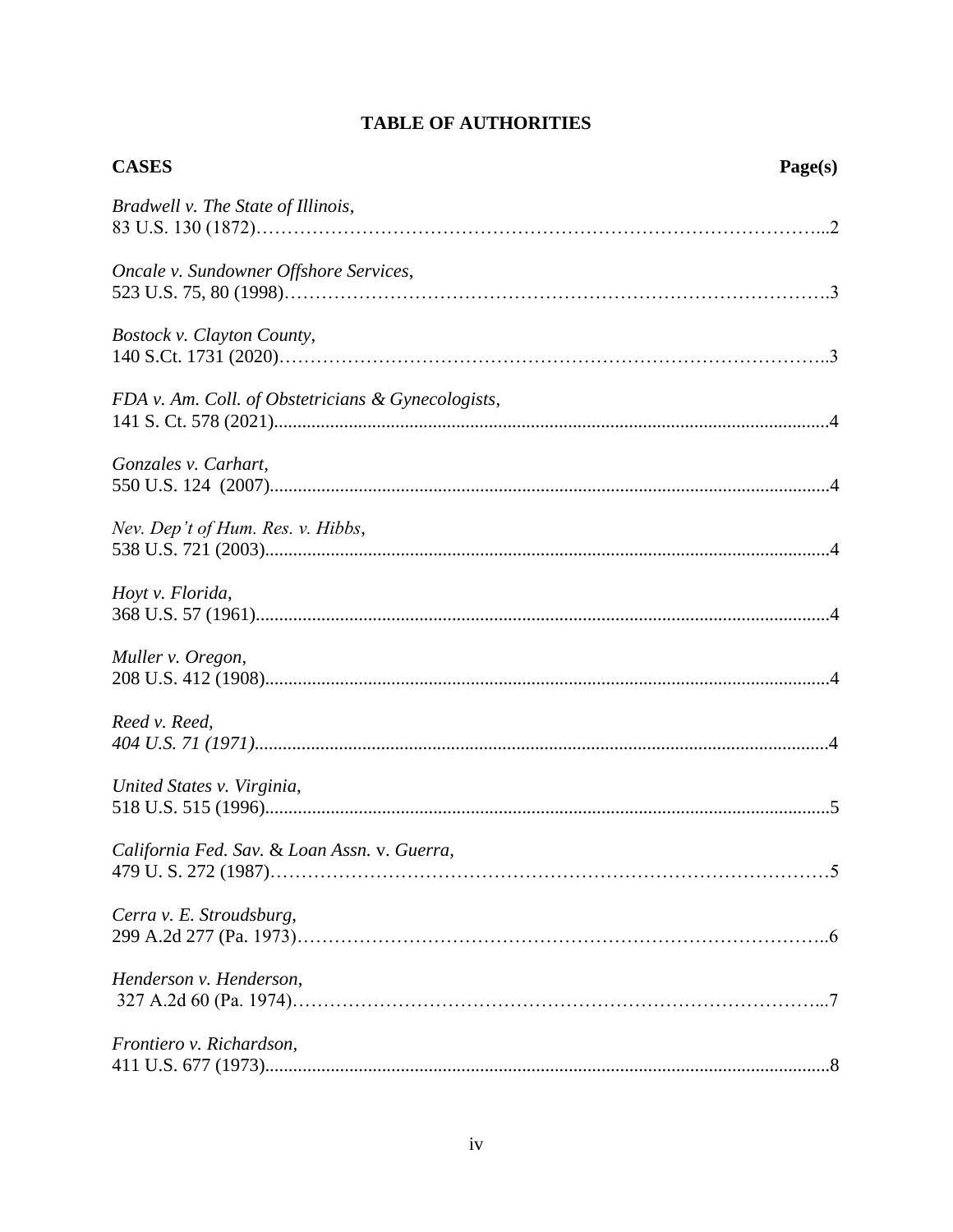| Craig v. Boren, 429 U.S. 190                                       |
|--------------------------------------------------------------------|
| Schlesinger v. Ballard,                                            |
| Los Angeles Dep't of Water & Power v. Manhart,                     |
| Planned Parenthood of Southeastern Pennsylvania v. Casey,          |
| Hartford Accident & Indem. Co. v. Ins. Comm'r of the Commonwealth, |
| Adoption of Walker,                                                |
| Hopkins v. Blanco,                                                 |
| Commonwealth v. Santiago,                                          |
| Commonwealth v. Butler,                                            |
| Butler v. Butler,                                                  |
| DiFlorido v. DiFlorido,                                            |
| Fischer v. Department of Pub. Welfare,                             |
| Harris v. McRae,                                                   |
| N.M. Right to Choose/NARAL v. Johnson,                             |
| Doe v. Maher,                                                      |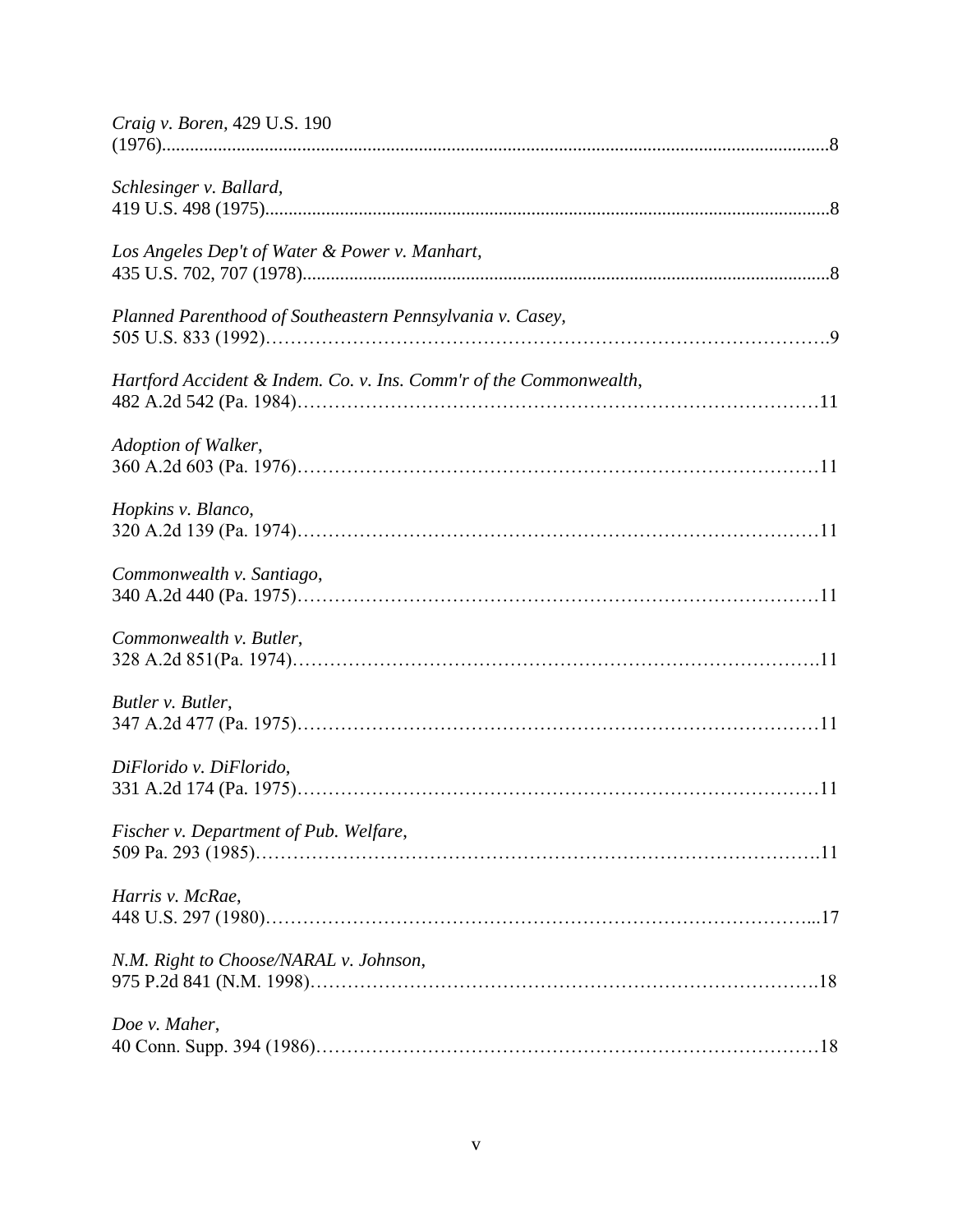| Right to Choose v. Byrne, 450 A.2d 925 (N.J.                                                                                         |
|--------------------------------------------------------------------------------------------------------------------------------------|
| Moe v. Secretary of Administration Finance,                                                                                          |
| Committee to Defend Reproductive Rights v. Myers,                                                                                    |
| State, Dep't of Health & Soc. Servs. v. Planned Parenthood of Alaska, Inc.,                                                          |
| <b>STATUTES</b>                                                                                                                      |
|                                                                                                                                      |
|                                                                                                                                      |
|                                                                                                                                      |
|                                                                                                                                      |
|                                                                                                                                      |
| <b>OTHER AUTHORITIES</b>                                                                                                             |
| Cass R. Sunstein, Affirmative Action, Caste, and Cultural Comparisons,                                                               |
| Cary Franklin, The Anti-Stereotyping Principle In Constitutional Sex Discrimination Law,                                             |
| Pa. Human Relations Comm'n, Guidelines on Discrimination Because of Sex,                                                             |
| Phyllis W. Beck & Joanne Alfano Baker, An Analysis of the Impact of the Pennsylvania Equal<br>Rights Amendment,                      |
| Katherine M. Franke, The Central Mistake of Sex Discrimination Law: The Disaggregation of<br>Sex from Gender, 144 U. Penn. L. REV. 1 |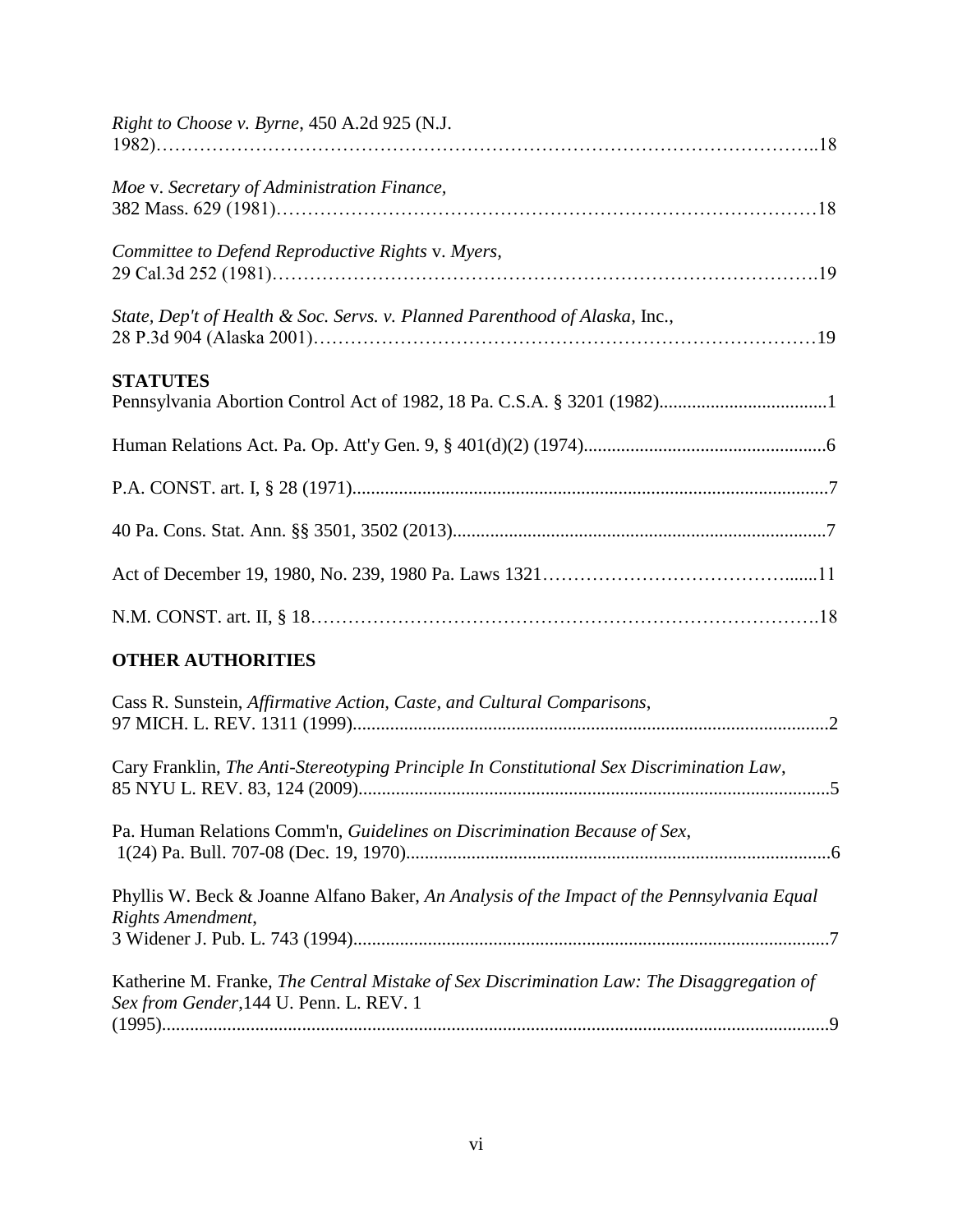| Reva Siegel, Reasoning from the Body: A Historical Perspective on Abortion Regulation and<br>Questions of Equal Protection, 44 Stan. L. REV. 261                                                                                                                                                                          |
|---------------------------------------------------------------------------------------------------------------------------------------------------------------------------------------------------------------------------------------------------------------------------------------------------------------------------|
|                                                                                                                                                                                                                                                                                                                           |
| Serena Mayeri, Undue-ing Roe: Constitutional Conflict and Political Polarization in Planned<br>Parenthood v. Casey, In Reproductive Rights and Justice Law Stories (Reva B. Siegel, Melissa                                                                                                                               |
| D.A. O'Donnell & W.L. Atlee, Report on Criminal Abortion,                                                                                                                                                                                                                                                                 |
|                                                                                                                                                                                                                                                                                                                           |
| E.P. Christian, The Pathological Consequences Incident to Induced Abortion,                                                                                                                                                                                                                                               |
| Neil S. Siegel and Reva B. Siegel, Equality Arguments for Abortion Rights,                                                                                                                                                                                                                                                |
| Catharine A. MacKinnon, Reflections on Sex Equality Under Law,                                                                                                                                                                                                                                                            |
| Sylvia A. Law, Rethinking Sex and the Constitution,                                                                                                                                                                                                                                                                       |
| Declaration from Colleen M. Heflin in Petition for Review in the Nature of a Complaint (2019),<br>for Allegheny Reprod. Health Ctr. v. Pennsylvania Dep't of Hum. Servs., 225 A.3d 902 (Pa.                                                                                                                               |
| Guttmacher Institute, State Facts About Abortion: Pennsylvania,<br>https://www.guttmacher.org/fact-sheet/state-facts-about-abortion-pennsylvania#14                                                                                                                                                                       |
| Heather D. Boonstra, <i>Insurance Coverage of Abortion: Beyond the Exceptions For Life</i><br>Endangerment, Rape and Incest,<br>16(3) Guttmacher Policy Review (2013). https://www.guttmacher.org/gpr/2013/09/insurance-<br>coverage-abortion-beyond-exceptions-life-endangerment-rape-and-<br>$\frac{\text{incest}}{15}$ |
| Sarah Roberts, Heather Gould, Katrina Kimport, Tracey Weitz, Diana Foster, Out-of-Pocket<br>Costs and Insurance Coverage for Abortion in the United States,                                                                                                                                                               |
| Guttmacher Institute, Abortion in the Lives of Women Struggling Financially: Why Insurance<br>Coverage Matters https://www.guttmacher.org/gpr/2016/07/abortion-lives-women-struggling-<br>financially-why-insurance-coverage-                                                                                             |
|                                                                                                                                                                                                                                                                                                                           |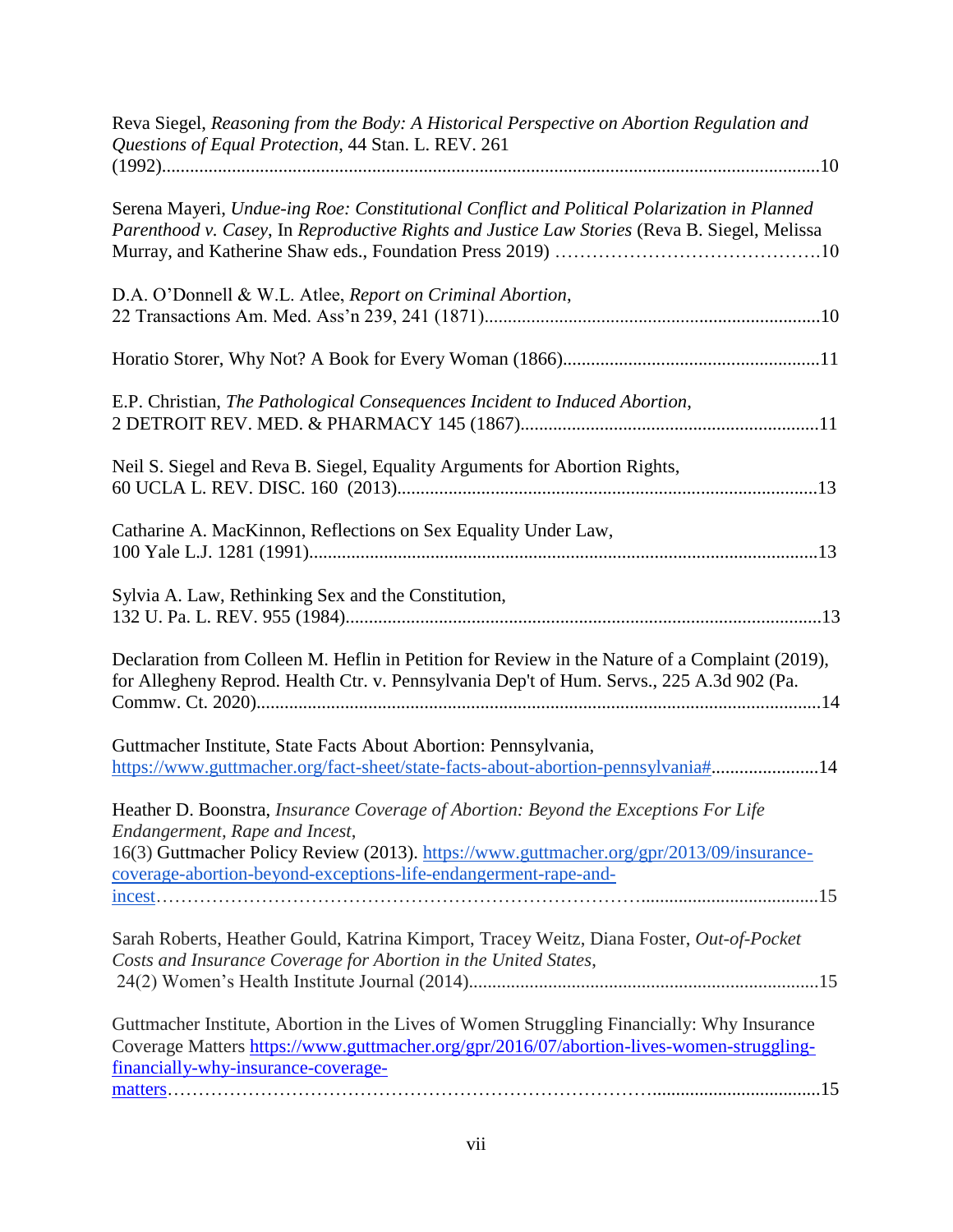| PEW, Philadelphia's Poor: Experiences From Below the Poverty Line,                                                                                                                                                                                                                                                                             |
|------------------------------------------------------------------------------------------------------------------------------------------------------------------------------------------------------------------------------------------------------------------------------------------------------------------------------------------------|
|                                                                                                                                                                                                                                                                                                                                                |
| Colleen M. Heflin and Mary Pattillo, Poverty in the Family: Race, Siblings, and Socioeconomic<br>Heterogeneity,"<br>35(4) Social Science Research 804 (2006)<br>(https://www.sciencedirect.com/science/article/pii/S0049089X04000870)15                                                                                                        |
| Ushma D. Upadhyay, M. Antonia Biggs, and Diana Greene Foster, The effect of abortion on<br>having and achieving aspirational one-year plans, BMC Women's Health (2015)                                                                                                                                                                         |
| Univ. of California-San Francisco, Turnaway Study, (last visited Oct. 1, 2021)                                                                                                                                                                                                                                                                 |
| Nat'l Latina Inst. Reproductive Health, ¡SIN SEGURO, NO MÁS! WITHOUT COVERAGE,<br>NO MORE! LATINXS ACCESS TO ABORTION UNDER HYDE 2, (2014)<br>https://www.latinainstitute.org/sites/default/files/NLIRH_SinSeguroReport_FINAL.pdf 16                                                                                                           |
| Bela Ganatra, Caitlin Gerdts, Clémentine Rossier, Brooke Ronald Johnson Jr, Özge Tunçalp,<br>Anisa Assifi, Global, regional, and subregional classification of abortions by safety, 2010–14:<br>estimates from a Bayesian hierarchical model, The Lancet (2017).<br>(https://www.thelancet.com/journals/lancet/article/PIIS0140-6736(17)31794- |
| Sabrina Tavernise, Why Women Getting Abortions Now Are More Likely to Be Poor, N.Y.<br>TIMES (July 9, 2019),<br>https://www.nytimes.com/2019/07/09/us/abortion-access-inequality.html 16                                                                                                                                                       |
| Foster DG, Roberts SCM, and Mauldon J, Socioeconomic consequences of abortion compared to<br>unwanted birth, (2012),                                                                                                                                                                                                                           |
| American Psychological Association, Abortion and Mental Health, (2008)                                                                                                                                                                                                                                                                         |
| Nancy Felipe Russo, Abortion, unwanted childbearing, and mental health,                                                                                                                                                                                                                                                                        |
| Sarah CM Roberts, M Antonia Biggs, Karuna S Chibber, Heather Gould, Corinne H Rocca &<br>Diana Greene Foster, Risk of violence from the man involved in the pregnancy after receiving or<br>being denied an abortion,                                                                                                                          |
| BMC Med 12, 144 (2014). https://doi.org/10.1186/s12916-014-0144-z. 17                                                                                                                                                                                                                                                                          |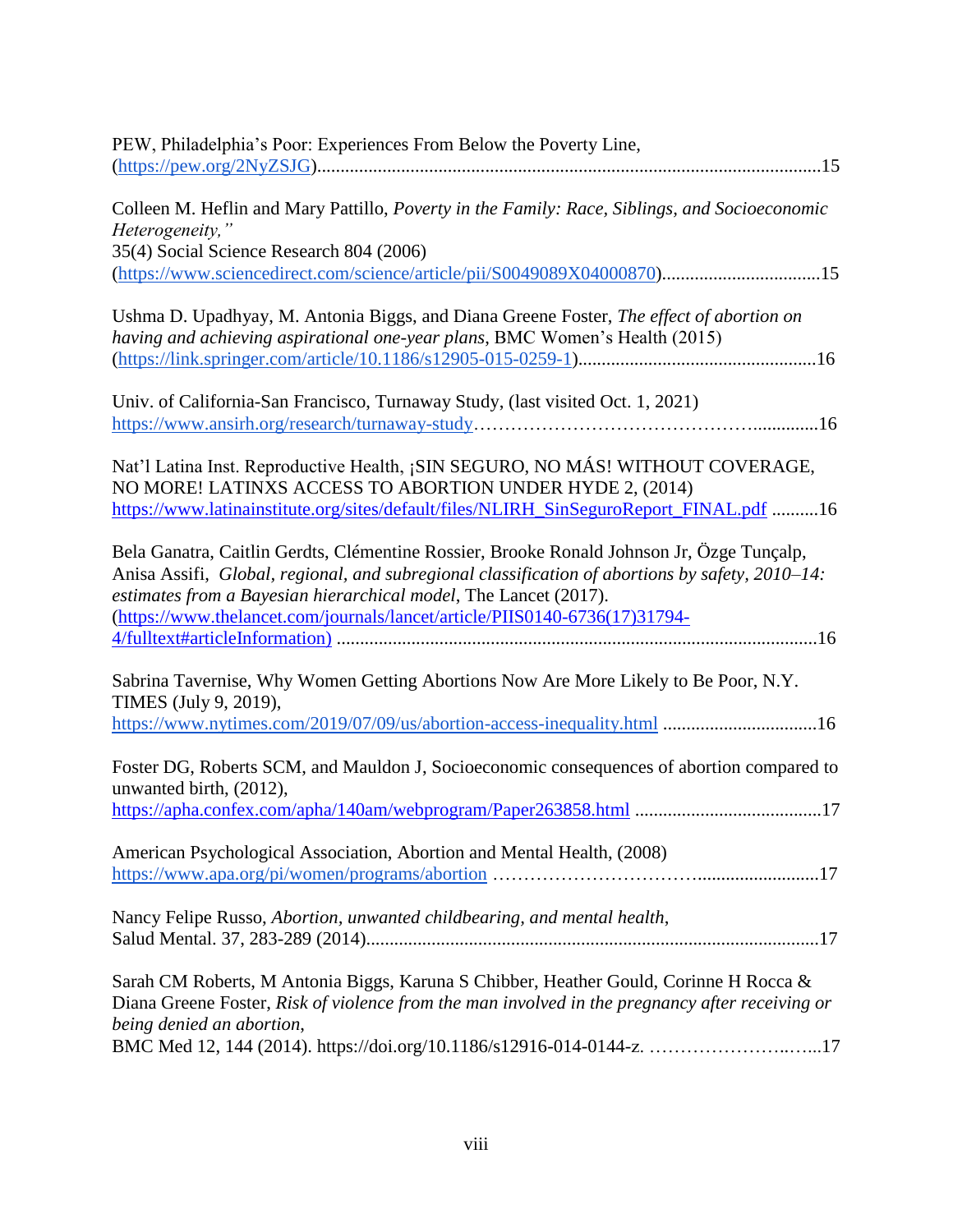#### **STATEMENT OF INTEREST OF** *AMICUS CURIAE*

<span id="page-8-0"></span>The Equal Rights Amendment Project at Columbia Law School's Center for Gender and Sexuality Law ("the ERA Project") is a law and policy think tank established to develop research, policy papers, expert guidance, and strategic leadership on the Equal Rights Amendment ("ERA") to the U.S. Constitution, and on the role of the ERA in advancing genderbased justice. The ERA Project provides academic, legal, and policy expertise to support efforts to expand protections for gender-based equality and justice.

The ERA Project brings rigorous academic research to bear on, *inter alia*, the question of the meaning and scope of state and federal measures written to secure and advance sex equality. To that end, this brief describes how Pennsylvania's Equal Rights Amendment should be understood to invalidate the Pennsylvania Abortion Control Act's limit on state-funded health care as a matter of fundamental sex equality.

Professor Katherine Franke, James L. Dohr Professor of Law, Founding Director of the Center for Gender and Sexuality Law, and Faculty Director of the ERA Project, is among the nation's leading scholars and teachers working on sex-based equality. Her scholarship has been published in the *Yale Law Journal*, *Pennsylvania Law Review*, *Columbia Law Review*, *Stanford Law Review*, among other elite journals, and she has published two books tracing the connections between sex and race discrimination.

Ting Ting Cheng is the Director of the ERA Project. Before joining the ERA Project, she was a staff attorney at Legal Momentum, the Women's Legal Defense and Education Fund. Earlier, she was an attorney at the New York City Commission for Human Rights and a public defender and immigrant defense attorney at Brooklyn Defender Services.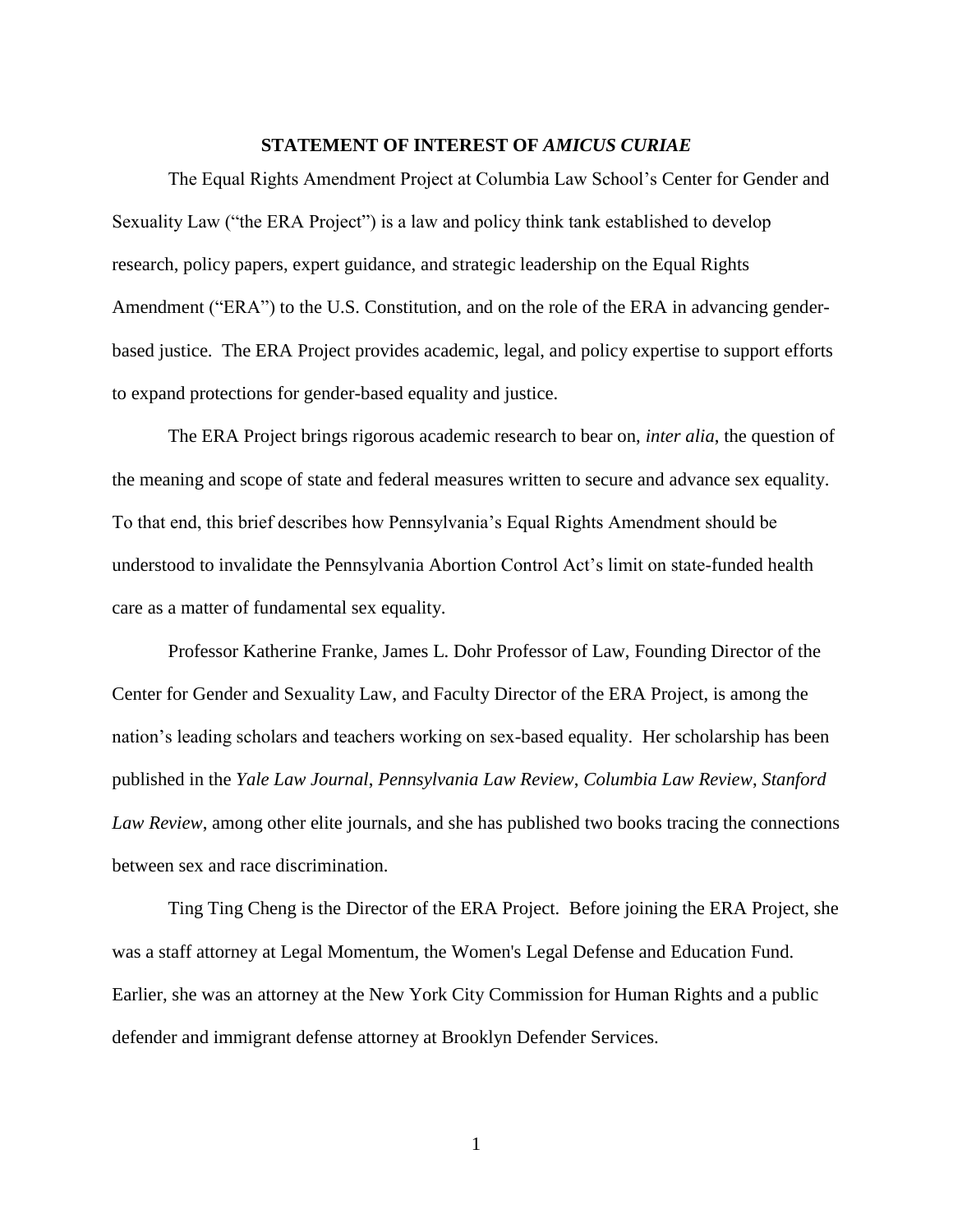Cheng was the Legal Director of the 2017 Women's March on Washington and served on the National Organizing Committee. She was a foreign law clerk to Justices Albie Sachs and Edwin Cameron of the Constitutional Court of South Africa. In addition, Cheng was a Fulbright Scholar to South Africa, where she received the Amy Biehl Award.

#### **INTRODUCTION**

<span id="page-9-0"></span>Our nation's history is the story of a gradual repudiation of the notion of second-class citizenship or caste.<sup>1</sup> The meaning of full and equal civil status for all people has evolved over the United States's almost 250 years since its founding. This is particularly true for the idea of sex equality. Nineteenth century courts sought to protect women's safety and well-being by placing them in a cage rather than a pedestal, reflecting the common beliefs at the time as described in a notorious ruling of the United States Supreme Court: "The paramount destiny and mission of women are to fulfill the noble and benign offices of wife and mother. This is the law of the Creator."<sup>2</sup> Today, we hold a very different concept of sex equality and women's citizenship—one that not only embraces a commitment to formal equality between people regardless of their sex, but also repudiates outdated, deterministic stereotypes about women's roles as fulfilling the biological functions of motherhood and as caregivers in the home. So too have sex equality principles evolved to accommodate the ways in which gender-based stereotypes and norms burden not only women, but also men (insofar as they too must bear the weight of what it means to be "a real, masculine man"), and people with other gender identities who often suffer the discriminatory bias of those who judge people who do not conform to

<sup>1</sup> See Cass R. Sunstein, *Affirmative Action, Caste, and Cultural Comparisons*, 97 MICH. L. REV. 1311, 1311 (1999).

<sup>2</sup> *Bradwell v. The State of Illinois*, 83 U.S. 130, 141 (1872) (Bradley, J. concurring) (upholding Illinois's denial of a law license to a woman based on her sex).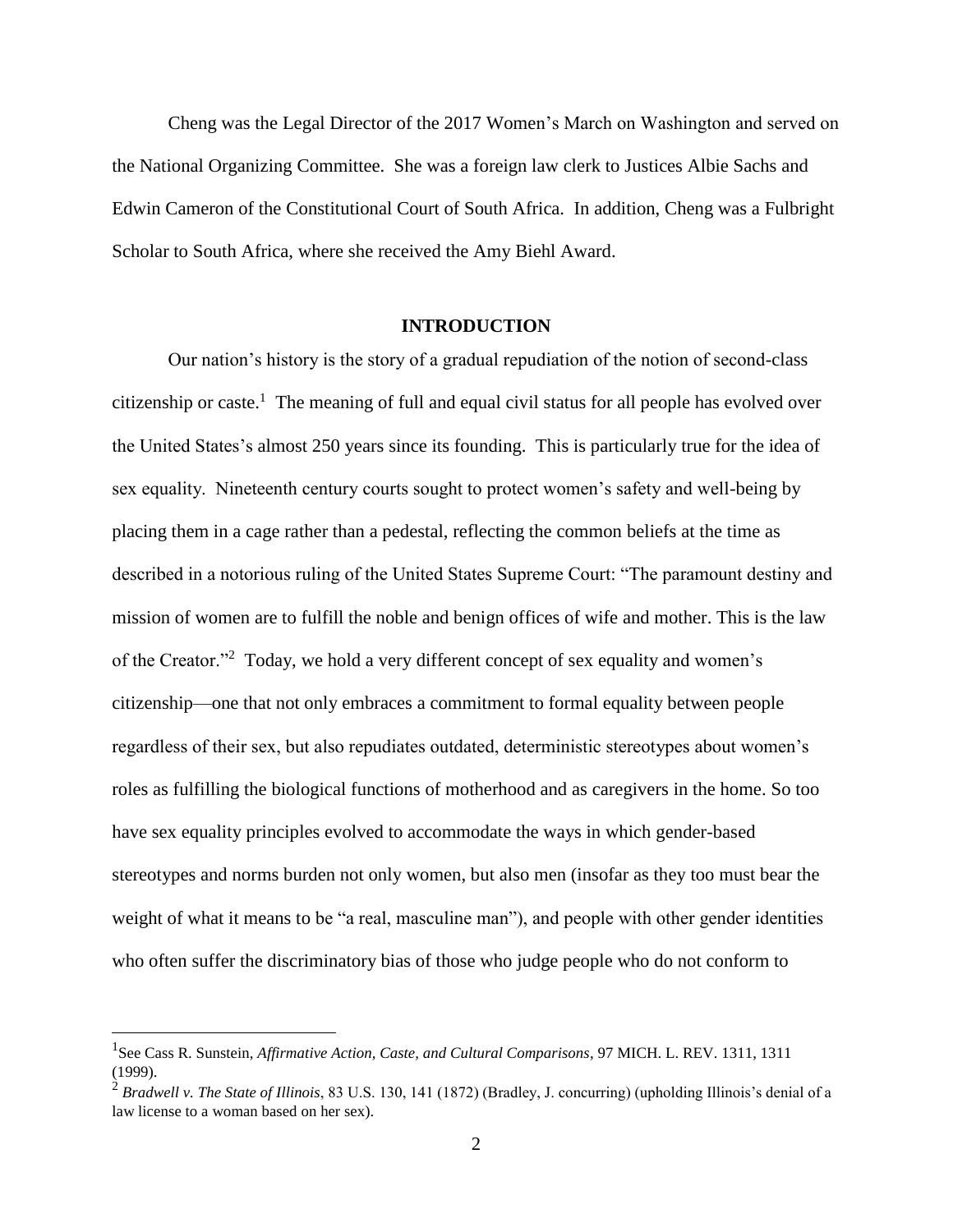traditional expectations of what it means to be a man or a woman. The U.S. Supreme Court has embraced the view that sex equality laws are designed, of course, to protect women, but also men who are burdened by "sex-specific and derogatory terms ... as to make it clear that the harasser is motivated by general hostility" toward men, *Oncale v. Sundowner Offshore Services*, 523 U.S. 75, 80 (1998), and people who have been discriminated against on the basis of their gender identity, *Bostock v. Clayton County*, 140 S.Ct. 1731 (2020).

Pennsylvania ratified the Equal Rights Amendment ("ERA") in 1971 to incorporate modern principles of sex equality into the fabric of the state's fundamental law. In so doing, Pennsylvania expressly disavowed legal measures that discriminate on their face on the basis of sex, that embrace outdated, stereotypic notions of women's proper role as wife and mother, and that undermine the very possibility of sex equality in the workplace and other aspects of public life. The Pennsylvania Abortion Control Act ("Coverage Ban") violates the state ERA on several ways: by funding different, and worse, health care services for women based on sex, and by embracing and perpetuating outmoded gendered stereotypes identity, role in society, and autonomy to make fundamental decisions about one's reproductive life. Even worse, the Coverage Ban functionally relegates low-income women and pregnant people generally to second class status. For these reasons, the Coverage Ban should be declared invalid.

#### **ARGUMENT**

<span id="page-10-0"></span>The argument that follows will lay out the several ways in which bans on access to abortion amount to forms of sex discrimination.

## <span id="page-10-1"></span>**I. The Coverage Ban Amounts to a Form of Disparate Treatment on the Basis of Sex That Violates the Equal Rights Amendment**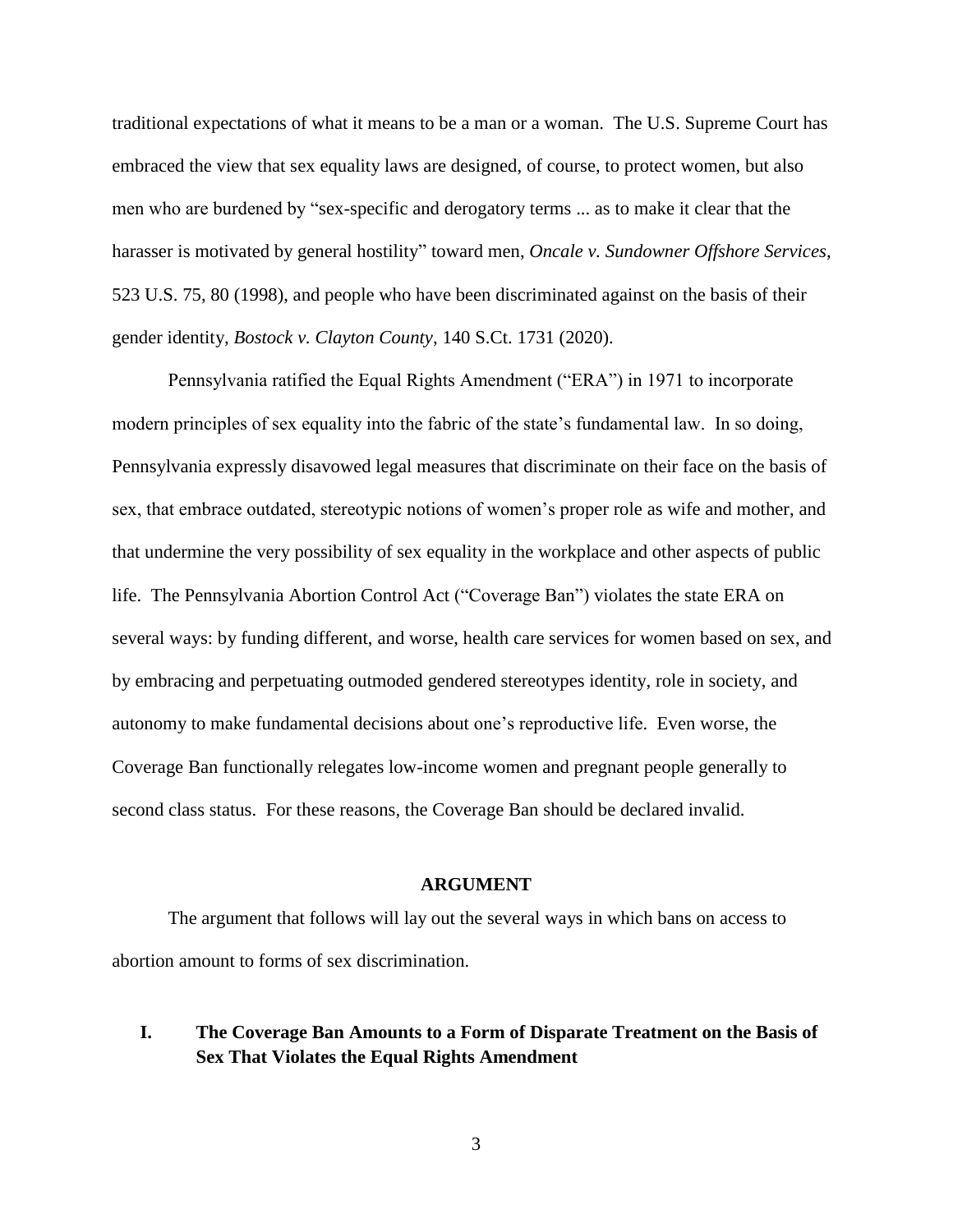Fundamental sex equality principles, as embodied by the Pennsylvania ERA, instruct that the state may not burden women's access to health care in ways that men are not similarly burdened. Supreme Court Justice Sonia Sotomayor summarized this principle succinctly last term: "This country's laws have long singled out abortions for more onerous treatment than other medical procedures that carry similar or greater risks," imposing "an unnecessary, irrational, and unjustifiable undue burden on women seeking to exercise their right to choose." *FDA v. Am. Coll. of Obstetricians & Gynecologists*, 141 S. Ct. 578, 585 (2021) (Sotomayor, J., dissenting) (citing *Gonzales v. Carhart*, 550 U.S. 124, 172 (2007) (Ginsburg, J., dissenting)). As *amicus* explains more fully below, the state of Pennsylvania may not impose unjustified and dangerous restrictions on access to health care in ways that differentiate on the basis of sex.

For much of the history of the United States, federal and state laws were built upon a common belief that women and men were sufficiently different in kind that laws "protecting" the "weaker sex" were justified as proper reflections of women's inherent or natural difference from, if not inferiority to, men. The Supreme Court both embraced and relied upon this view in upholding laws that paternalistically denied women the right to work on terms equal to their male colleagues or to serve on juries: "a woman is, and should remain, 'the center of home and family life," and "'a proper discharge of [a woman's] maternal functions ... justiffies] [protective] legislation.'" *Nev. Dep't of Hum. Res. v. Hibbs*, 538 U.S. 721, 729 (2003) (third alteration added) (citing *Hoyt v. Florida*, 368 U.S. 57, 62 (1961), and *Muller v. Oregon*, 208 U.S. 412, 422 (1908)).

The Supreme Court explicitly rejected the "separate spheres" doctrine in 1971 when Ruth Bader Ginsburg, then a women's rights litigator, urged the Court in *Reed v. Reed* to develop a sex-based equal protection doctrine skeptical of such laws. 404 U.S. 71, 77 (1971). The Court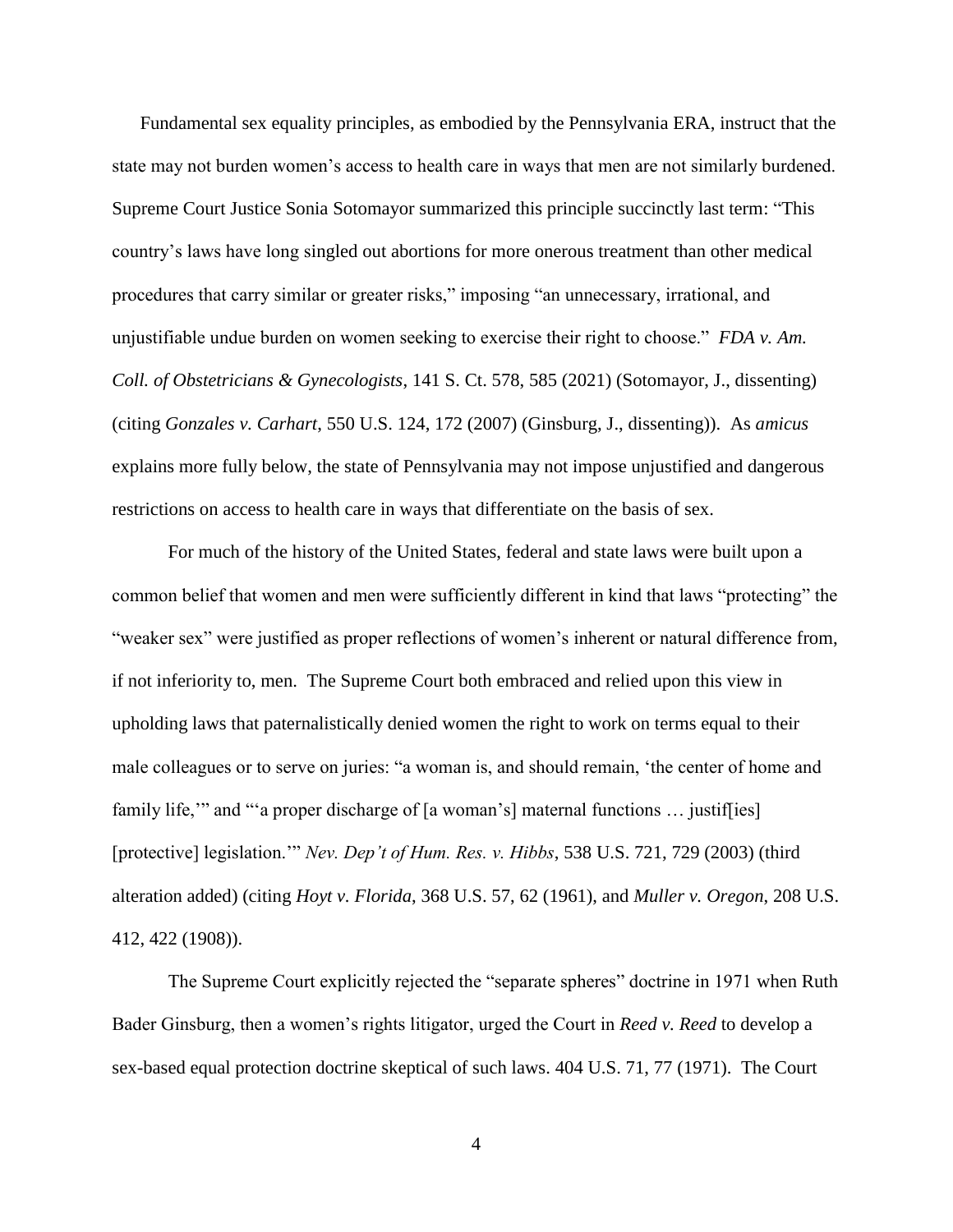accepted this invitation, ruling that an Idaho law that created a statutory preference for men over women as administrators of estates amounted to a form of discrimination prohibited by the Equal Protection Clause of the Fourteenth Amendment. The Court ruled, "By providing dissimilar treatment for men and women who are thus similarly situated, the challenged section violates the Equal Protection Clause." *Reed v. Reed*, 404 U.S. 71, 77 (1971). Ginsburg's "brief in *Reed* sought to demonstrate that Idaho's preference for male administrators was part of a much broader pattern of sex-role enforcement that associated men with the marketplace and women with the home." Cary Franklin, *The Anti-Stereotyping Principle In Constitutional Sex Discrimination Law*, 85 NYU L. REV. 83, 124 (2009).

Extending the equality principle secured in *Reed* to pregnancy discrimination was Ginsburg's next agenda. She prevailed in *United States v. Virginia*, after she had ascended to the Court as an associate justice. In a ruling that she authored that was joined by five other justices, her line of reasoning made clear that equal protection principles should apply with equal force to pregnancy-based classifications. Justice Ginsburg's landmark opinion recognized that pregnancy-based regulations, too, are sex classifications subject to heightened scrutiny under the Equal Protection Clause. *United States v. Virginia*, 518 U.S. 515 (1996). In *Virginia*, the Court held that sex classifications cannot be justified by physical differences between men and women. The Court affirmed that the Constitution's equality guarantees extend to women as men's equals, regardless of any "inherent differences'' between the sexes. Those "[i]nherent differences," the Court explained, "remain cause for celebration, but not for denigration of the members of either sex or for artificial constraints on an individual's opportunity." *Id.* at 533-34 (citing *California Fed. Sav.* & *Loan Assn.* v. *Guerra,* [479 U. S. 272,](https://supreme.justia.com/cases/federal/us/479/272/case.html) 289 (1987)).

Repudiating the separate spheres doctrine once and for all, the Court in *Virginia* held that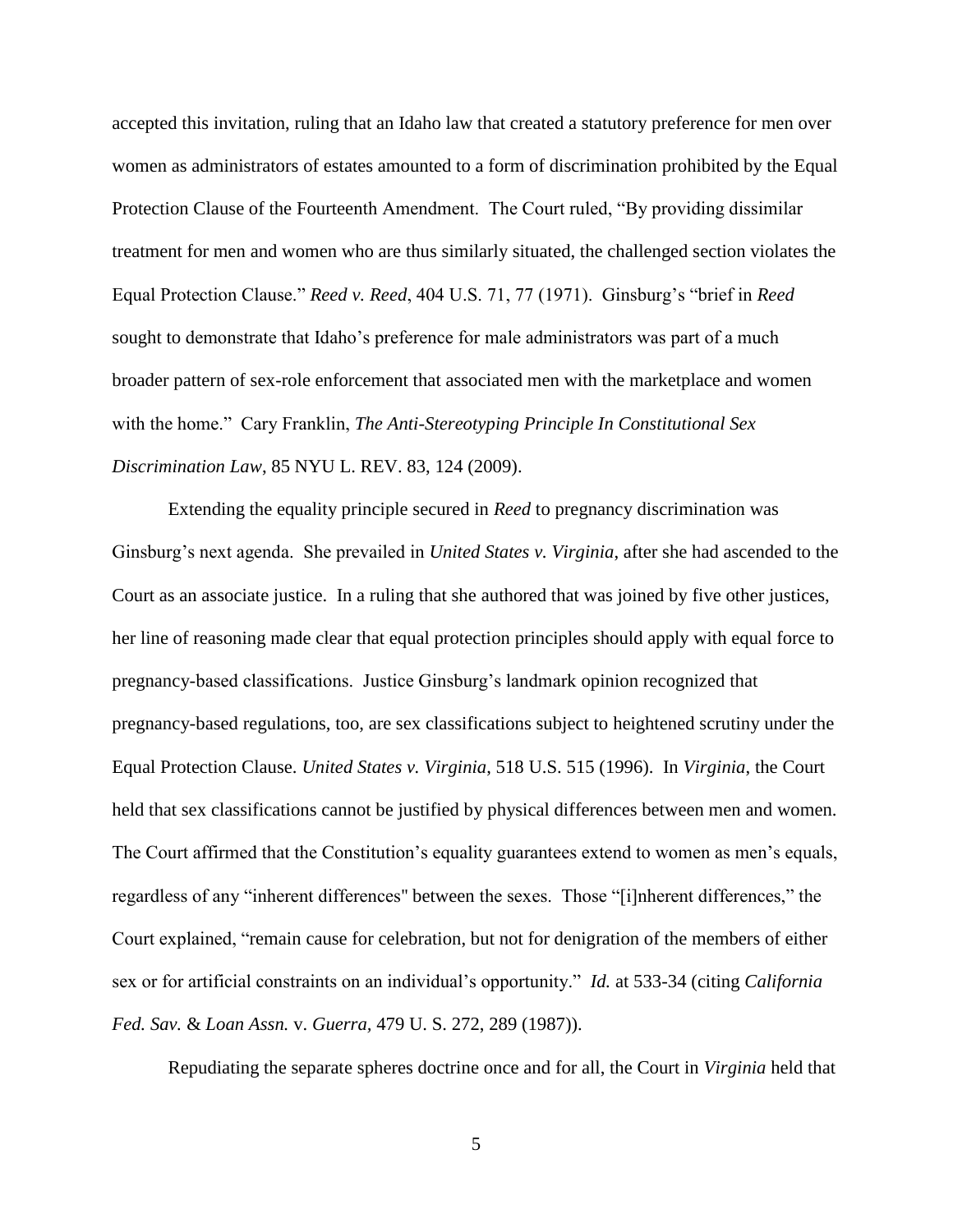the Constitution's guarantee of equal protection means that sex "classifications may not be used, as they once were … to create or perpetuate the legal, social, and economic inferiority of women." *Id*. at 534 (internal citation omitted). Seven years later Chief Justice Rehnquist confirmed that the sex equality protection in the Equal Protection Clause applied to laws regulating pregnancy. In *Nev. Dep't of Hum. Res. v. Hibbs*, the Chief Justice ruled that "differential [maternity and paternity] leave policies were not attributable to any differential physical needs of men and women." 538 U.S. 721 at 731 (2003).

Pennsylvania legal authorities have similarly embraced the position that state sex equality protections do, and must, include protections against pregnancy-related discrimination. Sources from the time of the Pennsylvania ERA's adoption show that the general legal understanding of sex discrimination included discrimination against pregnant women. The Pennsylvania Human Relations Commission guidelines in 1970 and 1971 described pregnancy discrimination as a form of sex discrimination. Pa. Human Relations Comm'n, *Guidelines on Discrimination Because of Sex*, 1(24) Pa. Bull. 707-08 (Dec. 19, 1970). The Pennsylvania Attorney General took a similar position when it stated in 1974 that discrimination against pregnant women constituted sex discrimination under the Human Relations Act. Pa. Op. Att'y Gen. 9,  $\S 401(d)(2)$ (1974).

Only two years after the passage of the State ERA, the Pennsylvania Supreme Court held in *Cerra v. E. Stroudsburg* that a school district's termination of a pregnant employee constituted sex discrimination, explaining that "pregnant women are singled out and placed in a class to their disadvantage. They are discharged from their employment on the basis of a physical condition peculiar to their sex. This is sex discrimination pure and simple." 299 A.2d 277, 214 (Pa. 1973).

The Pennsylvania Abortion Control Act ("Coverage Ban") prohibits use of Medical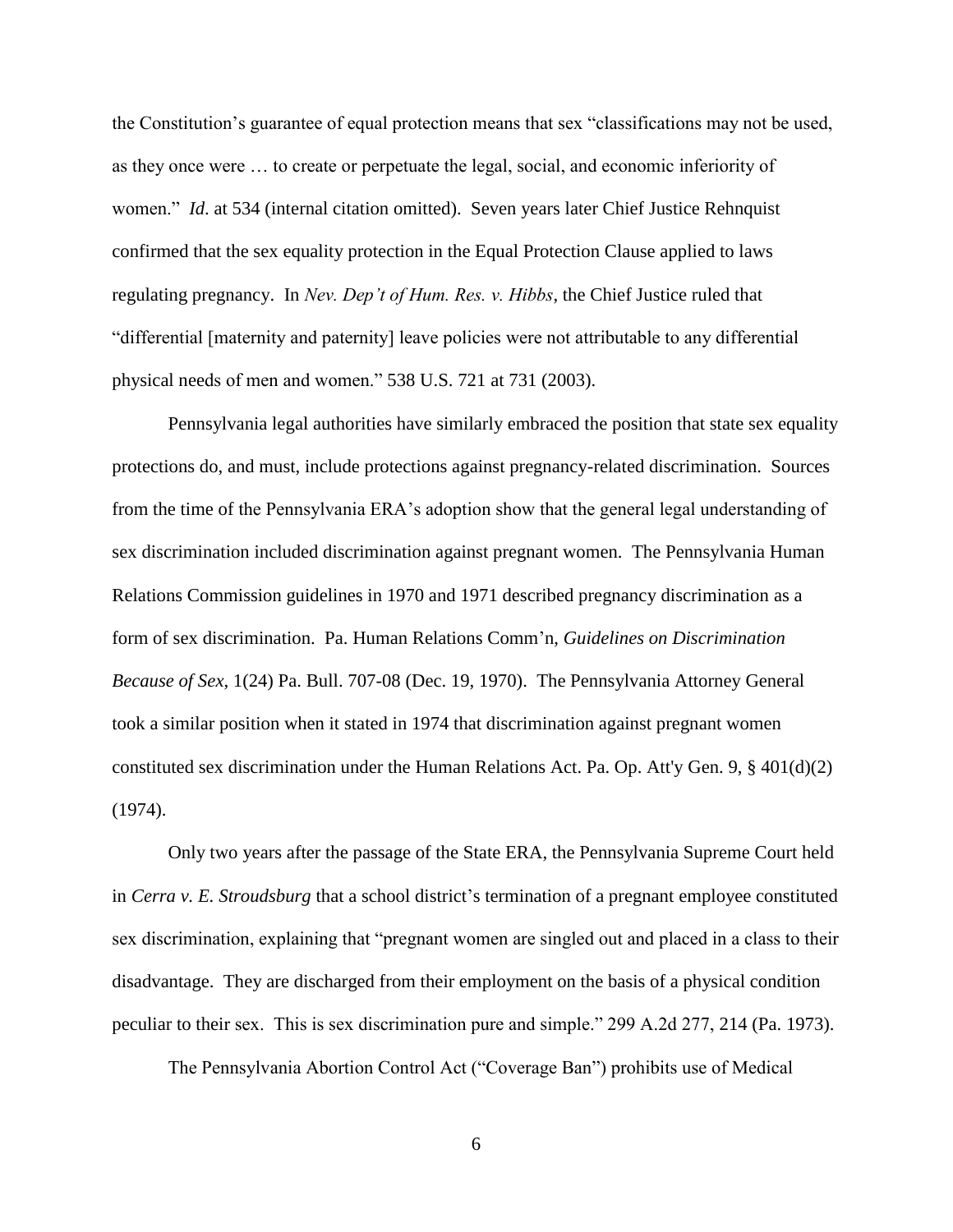Assistance Program ("Medical Assistance") funds to cover abortions outside of three narrow exceptions. 40 Pa. Cons. Stat. Ann. §§ 3501, 3502 (2013). While Medical Assistance provides comprehensive care to men without exceptions to any sex specific or reproductive health related care, it excludes abortion coverage for women and singles out abortion as a restricted medical service while covering pregnancy and childbirth-related healthcare. This disparate treatment in medical funding deprives women of their constitutionally protected right to control their reproduction and equal coverage of their right to reproductive health. This right is explicitly secured under the Pennsylvania Equal Rights Amendment, P.A. CONST. art. I, § 28 (1971).

Pennsylvania's ERA states that "Equality of rights under the law shall not be denied or abridged in the Commonwealth of Pennsylvania because of the sex of the individual." P.A. CONST. Art. I, § 28 (1971). The Pennsylvania Supreme Court has interpreted the state's ERA as prohibiting all legal distinctions based on gender. In *Henderson v. Henderson*, the Supreme Court struck down a law that excluded men from receiving alimony and covered related fees during a divorce proceeding. 327 A.2d 60 (Pa. 1974). The Court expressed this "absolutist" approach to the ERA: "The thrust of the Equal Rights Amendment is to ensure equality of rights under the law and to eliminate sex as a basis for distinction. The sex of citizens of this Commonwealth is no longer a permissible factor in the determination of their legal rights and legal responsibilities. The law will not impose different benefits or different burdens upon the members of a society based on the fact that they may be man or woman." *Id.* at 62; see generally Phyllis W. Beck & Joanne Alfano Baker, *An Analysis of the Impact of the Pennsylvania Equal Rights Amendment*, 3 Widener J. Pub. L. 743 (1994).

Thus, the Coverage Ban amounts to a form of sex-based classification that clearly violates sex equality protection specifically found in Pennsylvania's Constitution, Art. I, § 28.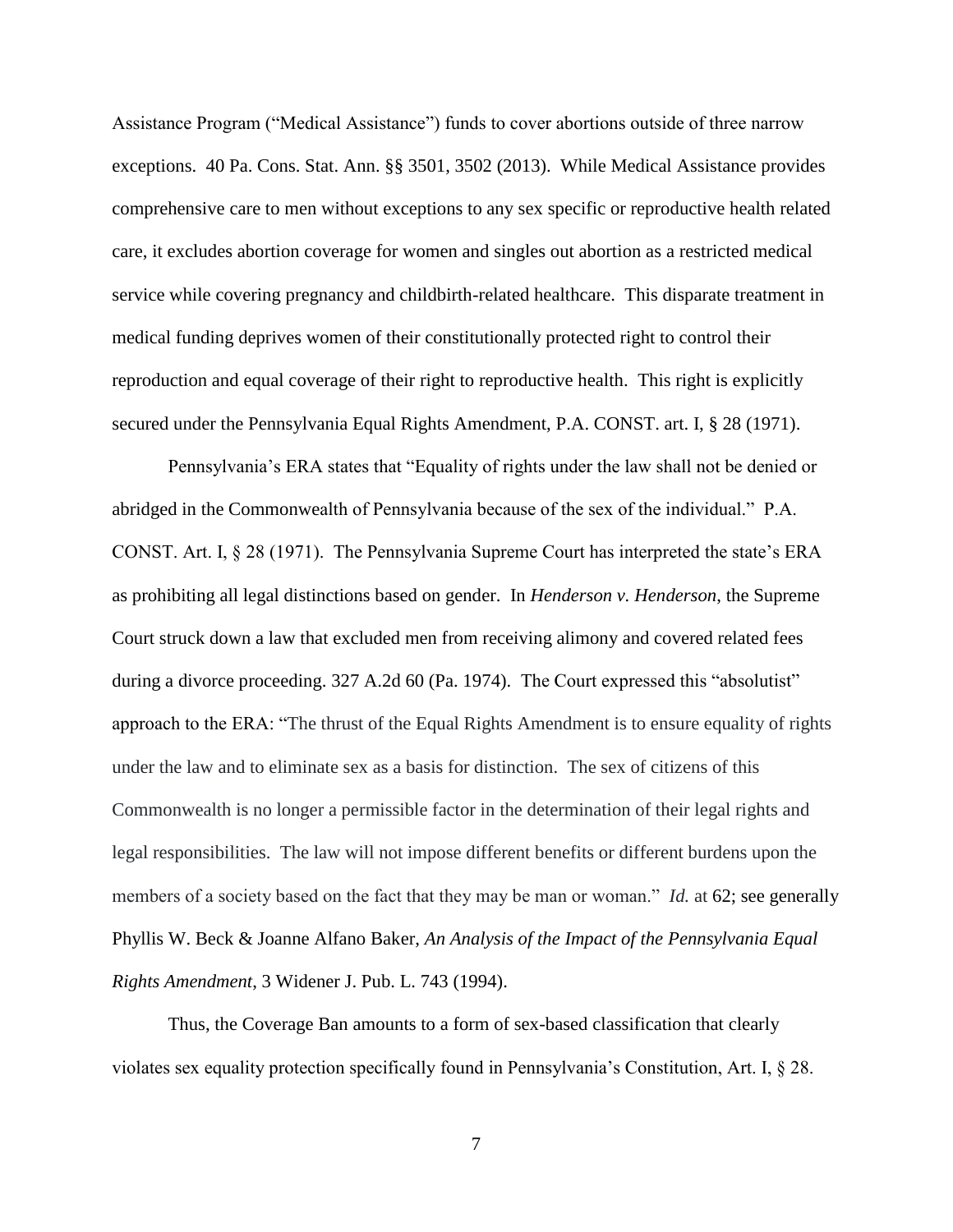# <span id="page-15-0"></span>**II. The Coverage Ban's Burden on Access to Abortion is Grounded in and Perpetuates Illegitimate Sex-Based Stereotypes in Violation of the Pennsylvania ERA and Fundamental Sex Equality Principles**

In the early 1970s, when the U.S. Supreme Court first began to seriously examine the justiciability of sex-based equal protection claims under the Fourteenth Amendment, it understood that it was doing so in response to "arbitrary legislative choice[s]"<sup>3</sup> that reflected "a long and unfortunate history of sex discrimination,"<sup>4</sup> and "an attitude of 'romantic paternalism"<sup>5</sup> grounded in "gross, stereotyped distinctions between the sexes."<sup>6</sup> These stereotypes were found either to "foster<sup>[]</sup> 'old notions' of role typing,"<sup>7</sup> further "archaic and overbroad generalizations,"<sup>8</sup> or perpetuate inaccurate and "outdated misconceptions concerning the role of females in the home rather than in the 'marketplace and world of ideas.'"<sup>9</sup>

As a result, the Supreme Court recognized an additional foundation upon which sex discrimination claims could rest, beyond a sex-based classification rule: "It is now well recognized that employment decisions cannot be predicated on mere 'stereotyped' impressions about the characteristics of males or females. Myths and purely habitual assumptions about a woman's inability to perform certain kinds of work are no longer acceptable reasons for refusing to employ qualified individuals, or for paying them less."<sup>10</sup> This rule was even more fully embraced by the Supreme Court in *U.S. v. Virginia* when the Court ruled "generalizations about 'the way women are,' estimates of what is appropriate for *most women,* no longer justify denying

<sup>3</sup> *Reed v. Reed*, 404 U.S. 71, 76 (1971).

<sup>4</sup> *Frontiero v. Richardson*, 411 U.S. 677, 684 (1973).

<sup>5</sup> *Id.*

<sup>6</sup> *Id.* at 685.

<sup>7</sup> *Craig v. Boren*, 429 U.S. 190, 198 (1976).

<sup>8</sup> *Schlesinger v. Ballard*, 419 U.S. 498, 508 (1975).

<sup>9</sup> *Boren*, 429 U.S. at 198-99 (quoting *Stanton v. Stanton*, 421 U.S. 7 (1975)).

<sup>10</sup> *Los Angeles Dep't of Water & Power v. Manhart*, 435 U.S. 702, 707 (1978).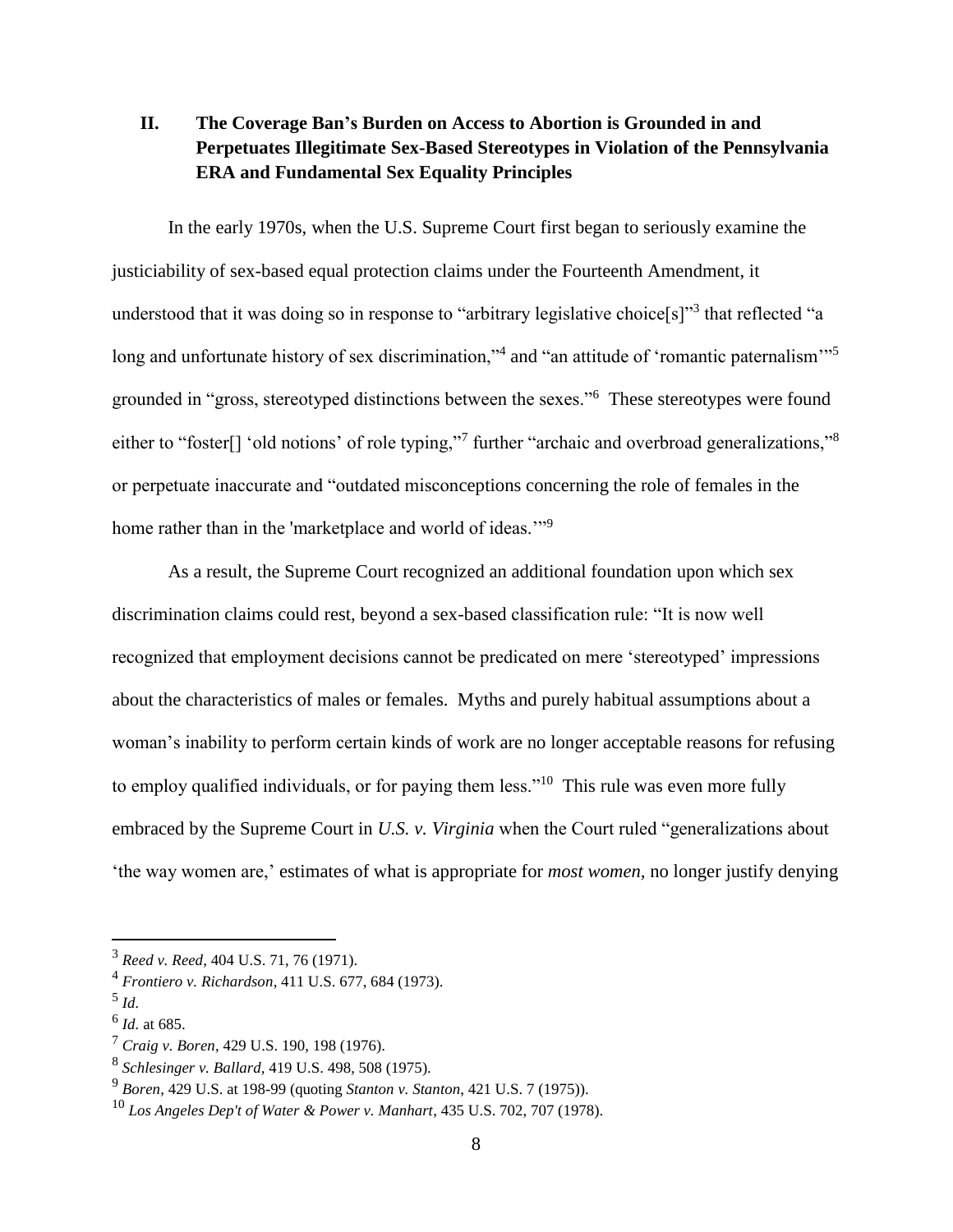opportunity to women whose talent and capacity place them outside the average description." 518 U.S. 515, 550 (1996).

In addition to the rule that the state may not impose sex-based classifications, including classifications based on pregnancy, the principle of sex-based equality also prohibits lawmaking that is based on or perpetuates stereotypes about the proper roles and abilities of women and men. "The wrong of sex discrimination must be understood to include all gender role stereotypes whether imposed upon men, women, or both men and women ... What it means to be discriminated against because of one's sex must be reconceived beyond biological sex as well. To the extent that the wrong of sex discrimination is limited to conduct or treatment which would not have occurred but for the plaintiff's biological sex, antidiscrimination law strives for too little." Katherine M. Franke, *The Central Mistake of Sex Discrimination Law: The Disaggregation of Sex from Gender*, 144 U. Penn. L. REV. 1, 2-3 (1995).

Notably, in *Hibbs*, the U.S. Supreme Court held that Congress could enact the Family and Medical Leave Act to remedy and prevent inequality in the provision of family leave because historically, "ideology about women's roles" had been used to justify discrimination against women particularly when they were "mothers or mothers-to-be." 538 U.S. at 736 (citation omitted). *Hibbs* made clear that pregnancy-based regulations anchored in archaic stereotypes about gender roles can violate the Equal Protection Clause. As Chief Justice Rehnquist described, these laws were based on "the pervasive sex-role stereotype that caring for family members is women's work." *Id*. at 731. Discrimination is afoot when false or stereotypical differences are mistaken for real differences, and thereby similar cases are mistaken as dissimilar. Justice Blackmun similarly connected the denial of the full range of reproductive health care to sex-based stereotypes in *Planned Parenthood of Southeastern Pennsylvania v.*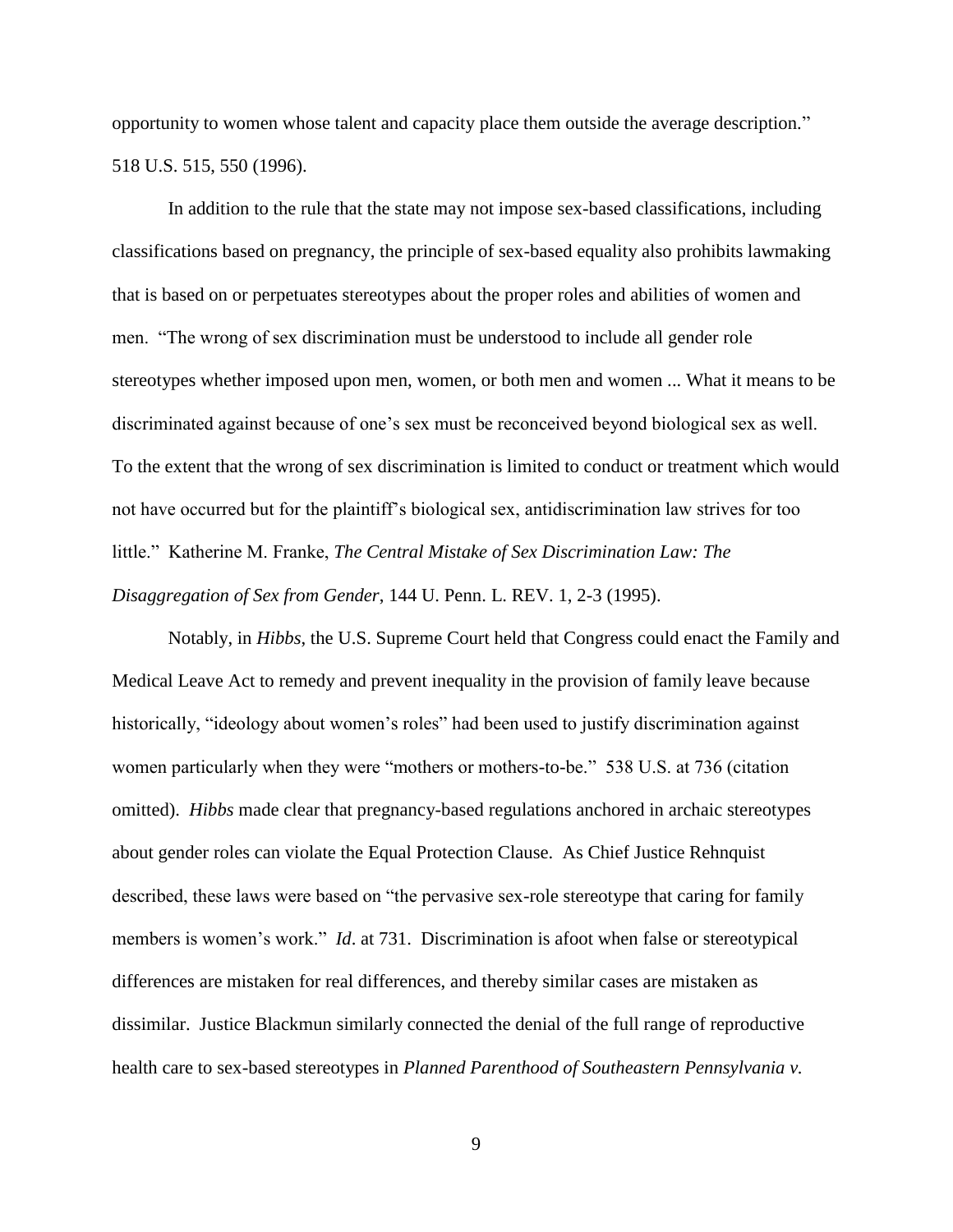*Casey,* 505 U.S. 833 (1992), the "assumption—that women can simply be forced to accept the 'natural' status and incidents of motherhood—appears to rest upon a conception of women's role that has triggered the protection of the Equal Protection Clause," 505 U.S. at 928 & n.4 (Blackmun, J., concurring in part). See also Serena Mayeri, *Undue-ing Roe: Constitutional Conflict and Political Polarization in Planned Parenthood v. Casey*, In *Reproductive Rights and Justice Law Stories* (Reva B. Siegel, Melissa Murray, and Katherine Shaw eds., Foundation Press 2019) (describing the role of sex equality principles in academic and judicial discourse leading up to *Planned Parenthood v. Casey*).

These "women-protective" policy rationales echo the language used to justify 19thcentury abortion bans that enforced marital duties of wives, ensured the reproduction of white women, and preserved the demographic character of the nation while supposedly protecting women's health.<sup>11</sup> For example, in an 1871 report on criminal abortions, the American Medical Association described women who chose to have abortions as "unmindful of the course marked out for her by Providence, [as] she overlooks the duties imposed on her by the marriage contract." D.A. O'Donnell & W.L. Atlee, *Report on Criminal Abortion*, 22 Transactions Am. Med. Ass'n 239, 241 (1871). One leading physician stated that "[i]nterference with Nature so that [women] may not accomplish the production of healthy human beings is a physiological sin of the most heinous sort," warning that avoiding their biological destiny would destroy women's health and social standing. *See* Horatio Storer, Why Not? A Book for Every Woman 37 (1866). Women were also deemed throughout history to be incompetent to make their own decisions about childrearing, existing to fulfill the central purpose that women are "psychologically constituted and for which they are destined by nature." *Id.* at 75. Ending a pregnancy would

<sup>11</sup> Reva Siegel, *Reasoning from the Body: A Historical Perspective on Abortion Regulation and Questions of Equal Protection*, 44 Stan. L. REV. 261, 280-323 (1992).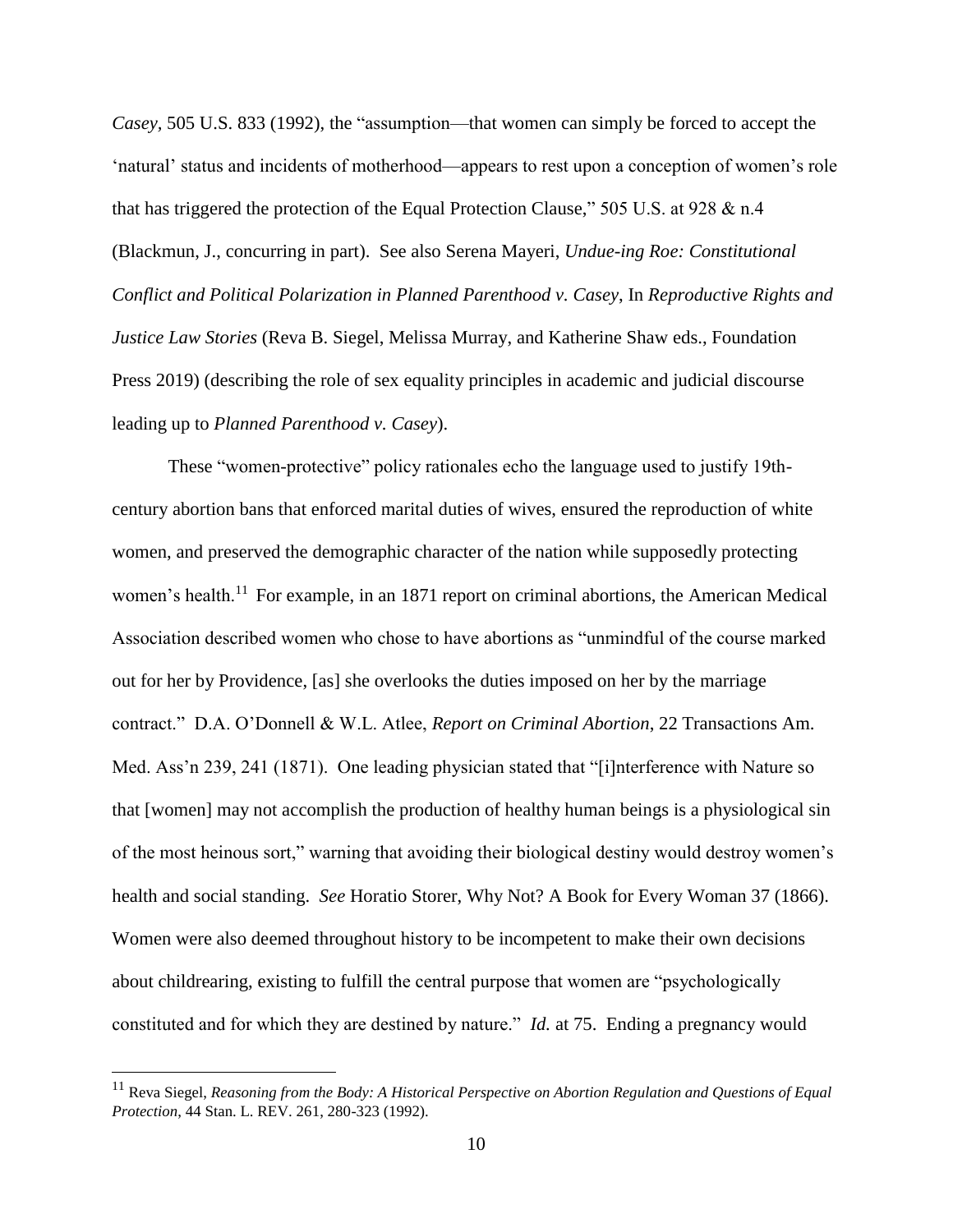lead to hysteria for women, so the view goes, because women lacked the capacity to make one of the most important decisions in her life. See E.P. Christian, *The Pathological Consequences Incident to Induced Abortion*, 2 DETROIT REV. MED. & PHARMACY 145, 146 (1867).

The Pennsylvania Supreme Court has repeatedly held that discriminatory laws that rely on and perpetuate sex stereotypes are not permitted under the ERA. *See, e.g.*, *Hartford Accident & Indem. Co. v. Ins. Comm'r of the Commonwealth*, 482 A.2d 542, 548 (Pa. 1984) (invaliding a discriminatory rule governing interest rates that was "predicated upon traditional or stereotypic roles of men and women"); *Adoption of Walker*, 360 A.2d 603, 605 (Pa. 1976) (striking down a distinction between unwed mothers and unwed fathers); *Hopkins v. Blanco*, 320 A.2d 139, 140 (Pa. 1974) (striking down discriminatory loss of consortium claims); *Commonwealth v. Santiago*, 340 A.2d 440, 445-46 (Pa. 1975) (striking different intent standards based on gender); *Commonwealth v. Butler*, 328 A.2d 851, 855-57 (Pa. 1974) (invalidating differential parole eligibility based on sex); *Butler v. Butler*, 347 A.2d 477, 480 (Pa. 1975) (invalidating sex discriminatory treatment in trust and property laws); *DiFlorido v. DiFlorido*, 331 A.2d 174, 180 (Pa. 1975) (striking property regulations predicated on sex stereotypes of married couples).

The public policy rationales that have been articulated to support the Coverage Ban are based on improper stereotypes about gender-based identities and roles in society. Pennsylvania legislators originally passed the Coverage Ban based on the justification that the state "favor[s] childbirth over abortion." Act of December 19, 1980, No. 239, 1980 Pa. Laws 1321. The policy justification later included protecting "the life and health of the woman subject to abortion and [] the life and health of the child subject to abortion." Abortion Control Act of 1982, 18 Pa.C.S. § 3201. *Fischer v. Department of Pub. Welfare*, 509 Pa. 293, 308 (1985)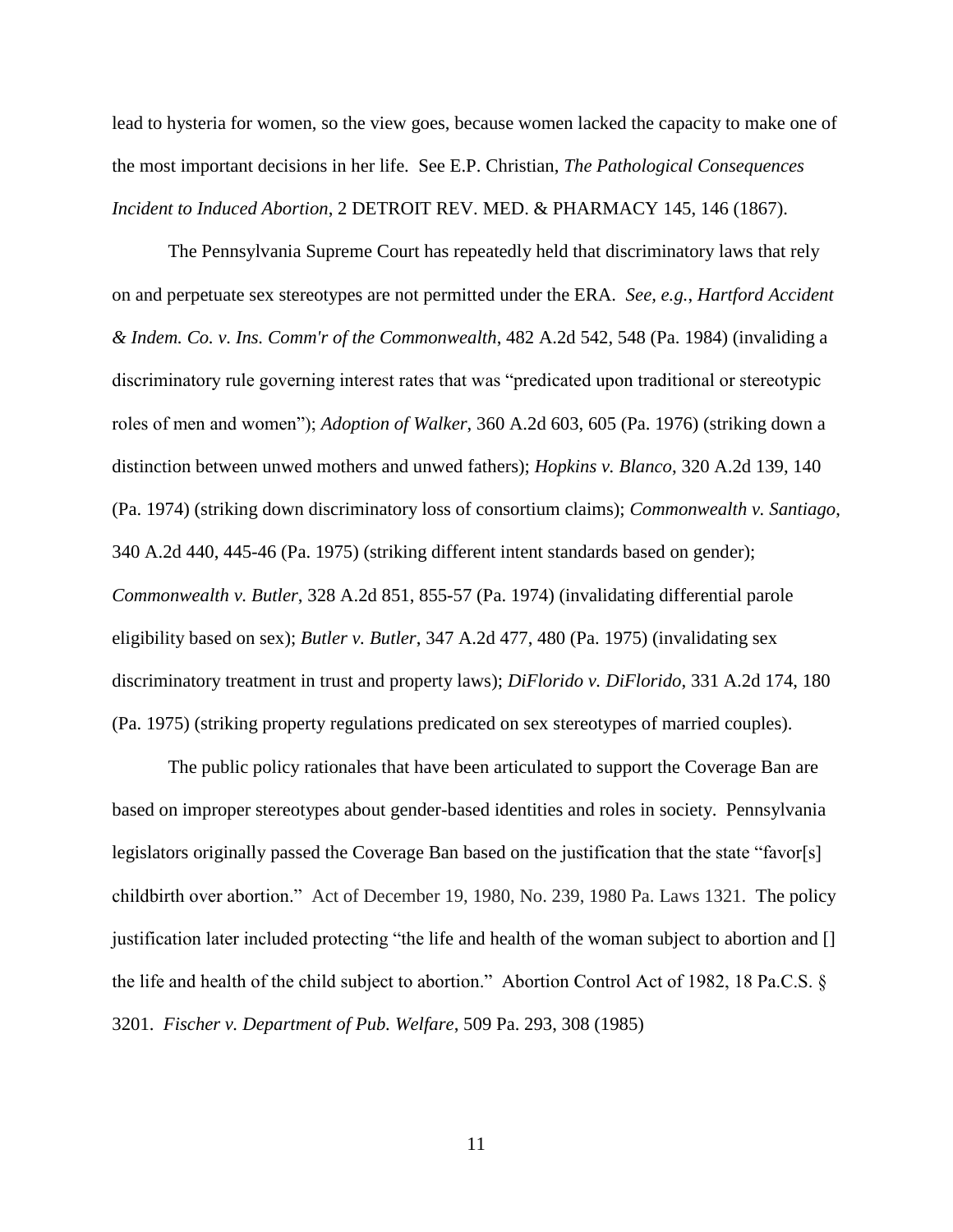When passing the Coverage Ban, Pennsylvania relied on outdated and impermissible sex stereotypes when it expressed its preference for "childbirth over abortion." Being coerced by state law to carry a pregnancy to term, and thus forced into parenthood conscripts the pregnant person into an ineluctably gendered-frame and narrative limiting who pregnant people are and can be.

The Coverage Ban further enforces harmful sex stereotypes by coercing pregnant people, especially the most marginalized and underserved women in the state who depend on Medicaid to cover their basic healthcare needs, into continuing an unwanted pregnancy and thus conforming to an outdated gendered destiny in the home raising children rather than in the workplace, the boardroom, the statehouse, or any other more "masculine" spheres of life.

The Coverage Ban is not only based on impermissible stereotypes about women's roles as wives and mothers, but also causes significant harm, which is directly contrary to the asserted policy rationale of protecting the life and health of the woman. Denying women on Medicaid their constitutionally protected right to reproductive freedom comes at the expense of women's health and wellbeing, their economic stability, their educational attainment, workforce participation, and self-realization. Rather than protecting women, the Coverage Ban's reliance on outdated sex stereotypes forces women on Medicaid to choose between continuing their pregnancies against their will and using money otherwise needed for basic survival in order to afford an abortion—in both cases causing severe financial instability and putting herself and her family in peril. The high cost of abortions causes women to either not obtain an abortion at all or attempt to meet the cost of an abortion in ways that have harmful consequences in other aspects of their lives: such as not paying rent or utilities, skipping car payments, reducing food intake, and borrowing money using costly "payday" loans at high interest. Far from protecting the life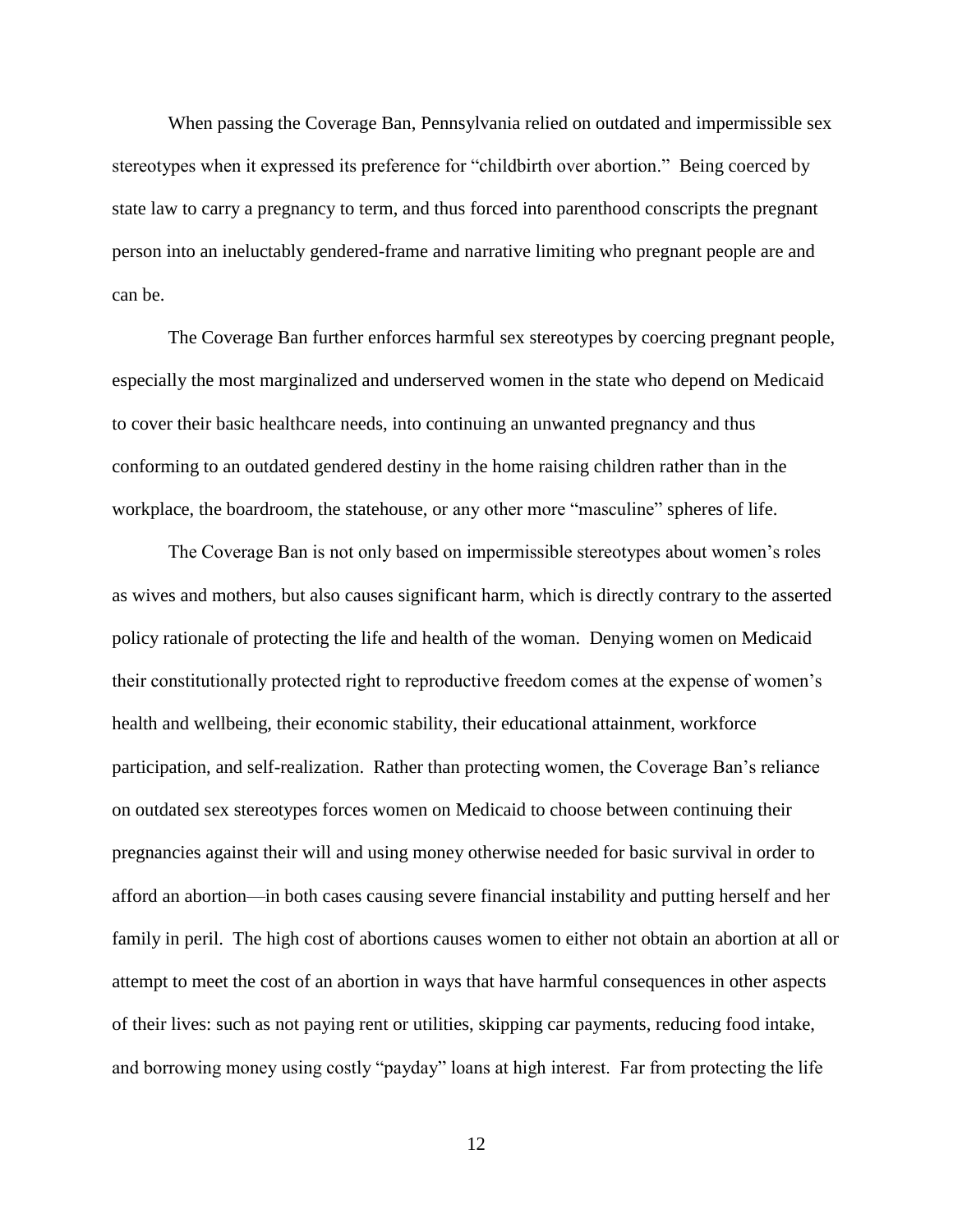and health of women, the Coverage Ban harms pregnant people seeking abortion access especially Black and Latina women, who make up a disproportionate share of Medicaid enrollees.

## <span id="page-20-0"></span>**III. The Ability to Effectively Control One's Reproductive Life is Essential to the Possibility of Equality in the Workplace and Elsewhere and as Such the Coverage Ban Violates the Pennsylvania Equal Rights Amendment**

Long before her appointment to the U.S. Supreme Court, Ruth Bader Ginsburg was an advocate and scholar who recognized that the ability to control one's reproductive capacities was essential to workplace equality and indeed equal citizenship more generally. As Ginsburg argued, without the capacity to rationally plan or space parenthood, parents who bear the largest burden of childrearing—typically women—would be incapable of participating equally in the workplace, in politics, and in other contexts fundamental to robust citizenship. In this sense, access to contraception and abortion were instrumental to full equality across a range of contexts. This approach to sex equality rested on an underlying conception of sex discrimination that recognized that sex-based "classifications may not be used, as they once were…to create or perpetuate the legal, social, and economic inferiority of women." *United States v. Virginia*, 518 U.S. 515, 534 (1996).

Beginning in the 1980s, scholarship surrounding sex equality considered the presence of sex discrimination in both the formulation and effects of abortion restrictions.<sup>12</sup> For example, Catharine MacKinnon linked abortion rights and women's equality through arguing that no

<sup>12</sup> Neil S. Siegel and Reva B. Siegel, *Equality Arguments for Abortion Rights*, 60 UCLA L. REV. DISC. 160, 162- 164 (2013) [\(https://scholarship.law.duke.edu/faculty\\_scholarship/2872/\)](https://scholarship.law.duke.edu/faculty_scholarship/2872/). (Examples of such scholarship include: Ruth Bader Ginsburg, *Some Thoughts on Autonomy and Equality in Relation to Roe v. Wade*, 63 N.C. L. REV. 375 (1985); Sylvia A. Law, *Rethinking Sex and the Constitution*, 132 U. Pa. L. REV. 955 (1984); Catharine A. MacKinnon, *Reflections on Sex Equality Under Law*, 100 Yale L.J. 1281 (1991).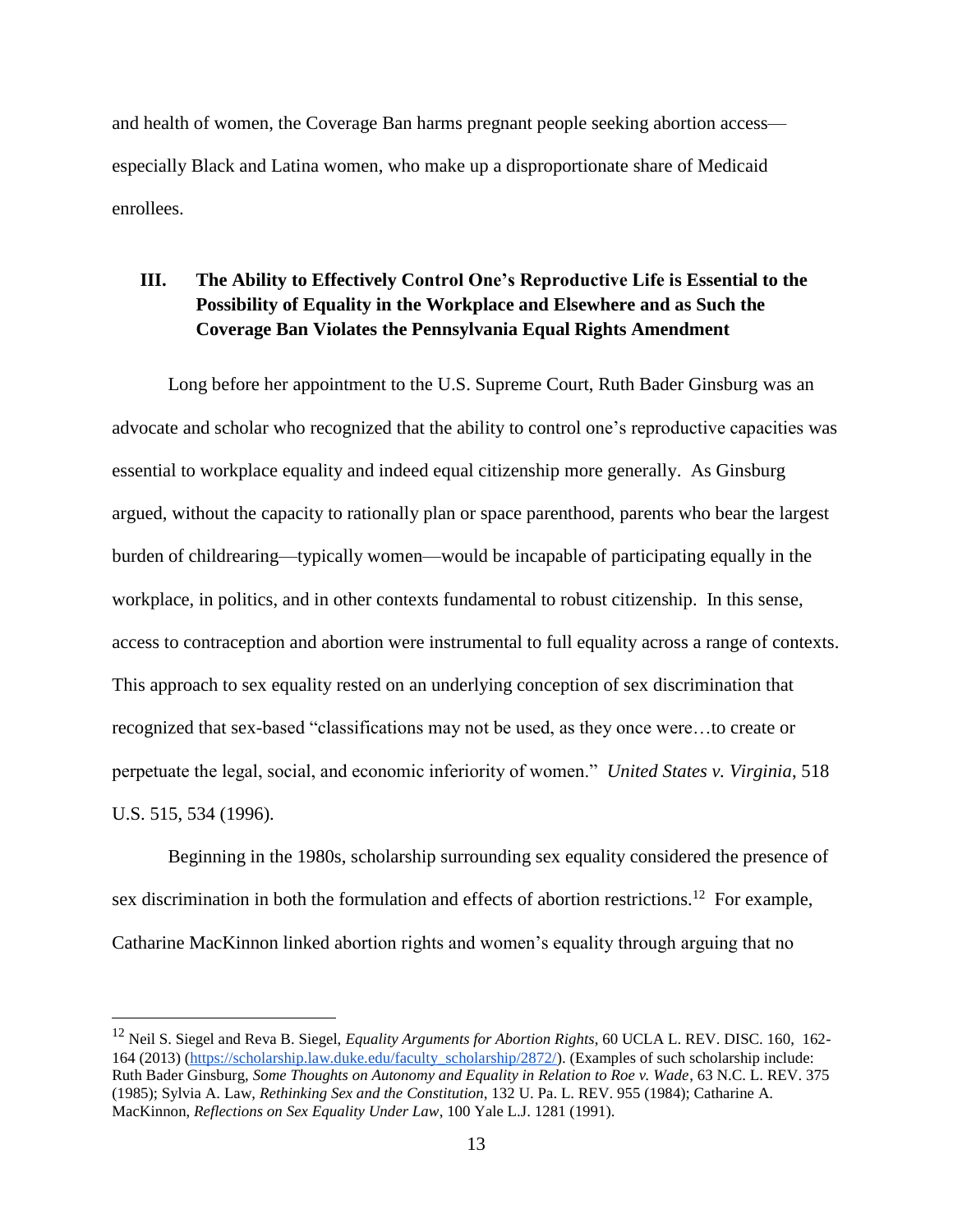matter what decision is ultimately reached, a woman's reproductive decision-making, though difficult, is "a moment of power in a life otherwise led under unequal conditions which preclude choice in ways she cannot control."<sup>13</sup> Other scholars such as Professor Sylvia A. Law emphasized that legal restrictions on abortion interfere with women's equality rights because of their "devastating sex-specific impact."<sup>14</sup>

The United States Supreme Court acknowledged the equality principles that support the constitutional right to abortion. In *Planned Parenthood of Southeastern Pennsylvania v. Casey*, for example, the Court observed that "the ability of women to participate equally in the economic and social life of the Nation has been facilitated by their ability to control their reproductive lives" 505 U.S. 833, 835 (1992). More recently, Justice Ruth Bader Ginsburg, writing in dissent in *Gonzales v. Carhart,* stated that the abortion right "protects a woman's autonomy to determine her life's course, and thus to enjoy equal citizenship stature." 550 U.S. 124, 172 (2007) (Ginsburg, J., dissenting).

The real-world impact of the Coverage Ban makes clear that a right to abortion access is a necessary condition for—and thus instrumental to—women's full equality. The Coverage Ban has been devastating to low-income women, harming their ability to participate equally in the wage labor market and other public functions essential to full citizenship.<sup>15</sup> In a state where around 85% of counties lack abortion facilities, the issue of abortion access is a challenge faced by many women.<sup>16</sup> For women with Medicaid coverage, paying for abortions comes at a

<sup>13</sup> Catharine A. MacKinnon, *Reflections on Sex Equality Under Law*, 100 Yale L.J. 1281 (1991). [\(https://digitalcommons.law.yale.edu/cgi/viewcontent.cgi?article=7341&context=ylj\)](https://digitalcommons.law.yale.edu/cgi/viewcontent.cgi?article=7341&context=ylj).

<sup>14</sup> Sylvia A. Law, *Rethinking Sex and the Constitution*, 132 U. Pa. L. REV. 955

<sup>(1984)(</sup>https://scholarship.law.upenn.edu/penn\_law\_review/vol132/iss5/8/).

<sup>&</sup>lt;sup>15</sup> See generally Declaration from Colleen M. Heflin in Petition for Review in the Nature of a Complaint (2019), for *Allegheny Reprod. Health Ctr. v. Pennsylvania Dep't of Hum. Servs.,* 225 A.3d 902 (Pa. Commw. Ct. 2020)*.* 

<sup>&</sup>lt;sup>16</sup> Guttmacher Institute, State Facts About Abortion: Pennsylvania, [https://www.guttmacher.org/fact-sheet/state](https://www.guttmacher.org/fact-sheet/state-facts-about-abortion-pennsylvania)[facts-about-abortion-pennsylvania#.](https://www.guttmacher.org/fact-sheet/state-facts-about-abortion-pennsylvania)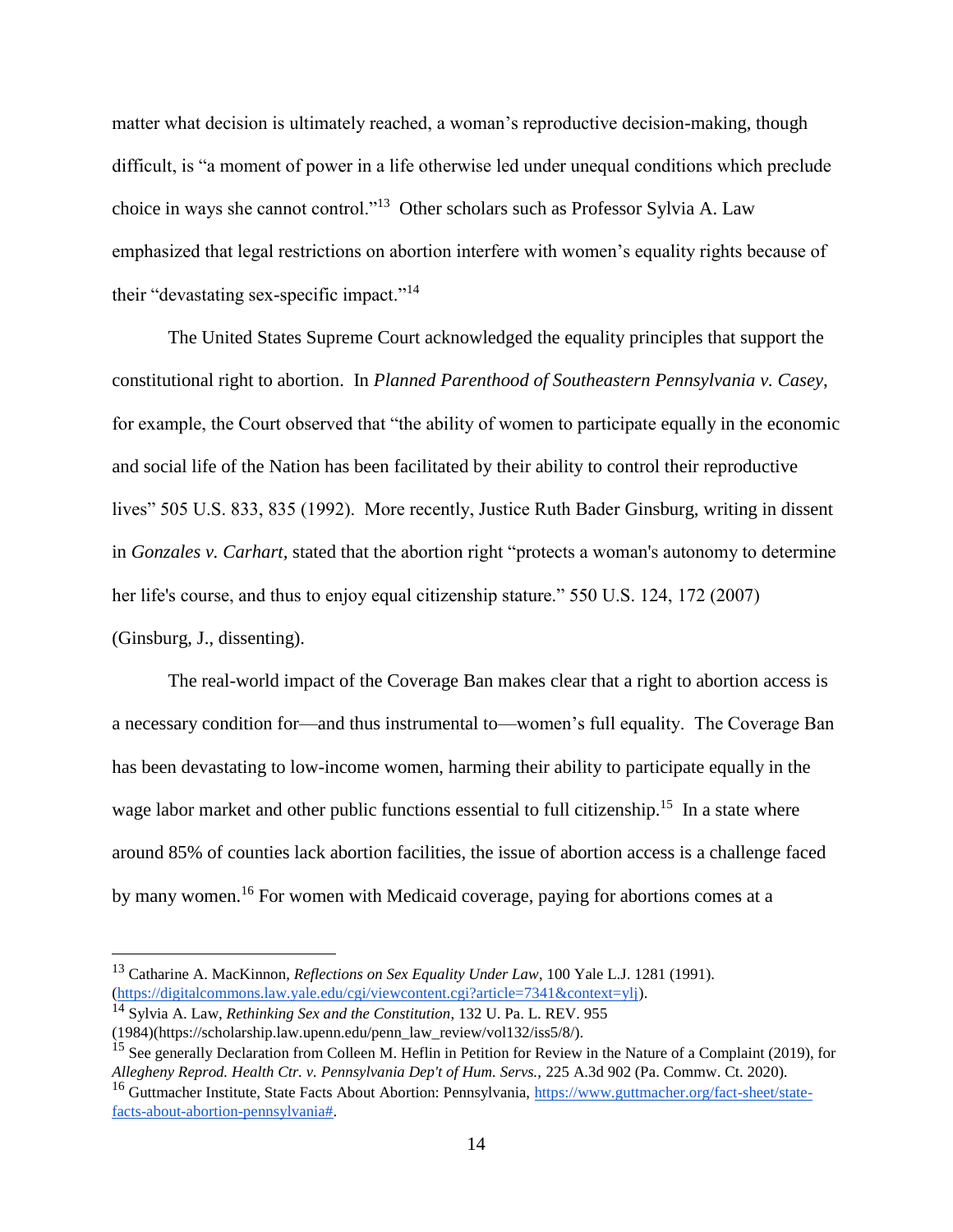substantial cost to already strapped financial resources.<sup>17</sup> Women must face additional costs of long distance travel, lodging, childcare coverage, job disruptions and reduced income. Scraping funds together for poor women oftentimes result in delays in obtaining an abortion, which increase risks, complications, and the likelihood of more invasive procedures.<sup>18</sup>

The Coverage Ban puts abortion access out of reach for many low-income women and disproportionately impacts women of color, the LGBTQ community, immigrants, and young women.<sup>19</sup> Poor women in need of reproductive health care in Pennsylvania face overlapping barriers to health care, educational and economic opportunities, access to housing, job security, financial safety nets, and social and political equality.<sup>20</sup> For these women, the Coverage Ban's restriction on abortion access and its prohibitive cost present a barrier that is sometimes impossible to overcome.

Detailed studies demonstrate the harmful impact of restrictive abortion access laws. A University of California San Francisco study—called the "Turnaway Study"—shows that being denied an abortion and carrying an unintended pregnancy to term leads to significant negative

 $\overline{a}$ 

<sup>18</sup> Sarah Roberts, Heather Gould, Katrina Kimport, Tracey Weitz, Diana Foster, *Out-of-Pocket Costs and Insurance Coverage for Abortion in the United States,* 24(2) Women's Health Institute Journal (2014). (See study at University of California, San Francisco in the *Women's Health Institute Journal*, noting that low-income women were more likely to cite cost as a reason to delay abortion procedures when compared to their wealthier counterparts [\(https://www.whijournal.com/article/S1049-3867\(14\)00004-8/fulltext\)](https://www.whijournal.com/article/S1049-3867(14)00004-8/fulltext); see also Guttmacher Institute, Abortion in the Lives of Women Struggling Financially: Why Insurance Coverage Matters

<sup>17</sup> Heather D. Boonstra, *Insurance Coverage of Abortion: Beyond the Exceptions For Life Endangerment, Rape and Incest*, 16(3) Guttmacher Policy Review (2013) . [https://www.guttmacher.org/gpr/2013/09/insurance-coverage](https://www.guttmacher.org/gpr/2013/09/insurance-coverage-abortion-beyond-exceptions-life-endangerment-rape-and-incest)[abortion-beyond-exceptions-life-endangerment-rape-and-incest.](https://www.guttmacher.org/gpr/2013/09/insurance-coverage-abortion-beyond-exceptions-life-endangerment-rape-and-incest)

[<sup>\(</sup>https://www.guttmacher.org/gpr/2016/07/abortion-lives-women-struggling-financially-why-insurance-coverage](https://www.guttmacher.org/gpr/2016/07/abortion-lives-women-struggling-financially-why-insurance-coverage-matters)[matters\)](https://www.guttmacher.org/gpr/2016/07/abortion-lives-women-struggling-financially-why-insurance-coverage-matters).

<sup>&</sup>lt;sup>19</sup> See Declaration from Colleen M. Heflin in Petition for Review in the Nature of a Complaint (2019), for *Allegheny Reprod. Health Ctr. v. Pennsylvania Dep't of Hum. Servs.,* 225 A.3d 902 (Pa. Commw. Ct. 2020)*.*  See specifically reference to *Declines in Unintended Pregnancy in the United States, 2008–2011*, New England Journal of Medicine*,* https://www.nejm.org/doi/full/10.1056/nejmsa1506575.

<sup>&</sup>lt;sup>20</sup> PEW. Philadelphia's Poor: Experiences From Below the Poverty Line, [\(https://pew.org/2NyZSJG\)](https://pew.org/2NyZSJG). (For discussion of access to economic safety nets within the family, see Colleen M. Heflin and Mary Pattillo, *Poverty in*  the Family: Race, Siblings, and Socioeconomic heterogeneity," 35(4) *Social Science Research* 804 (2006) [\(https://www.sciencedirect.com/science/article/pii/S0049089X04000870\)](https://www.sciencedirect.com/science/article/pii/S0049089X04000870).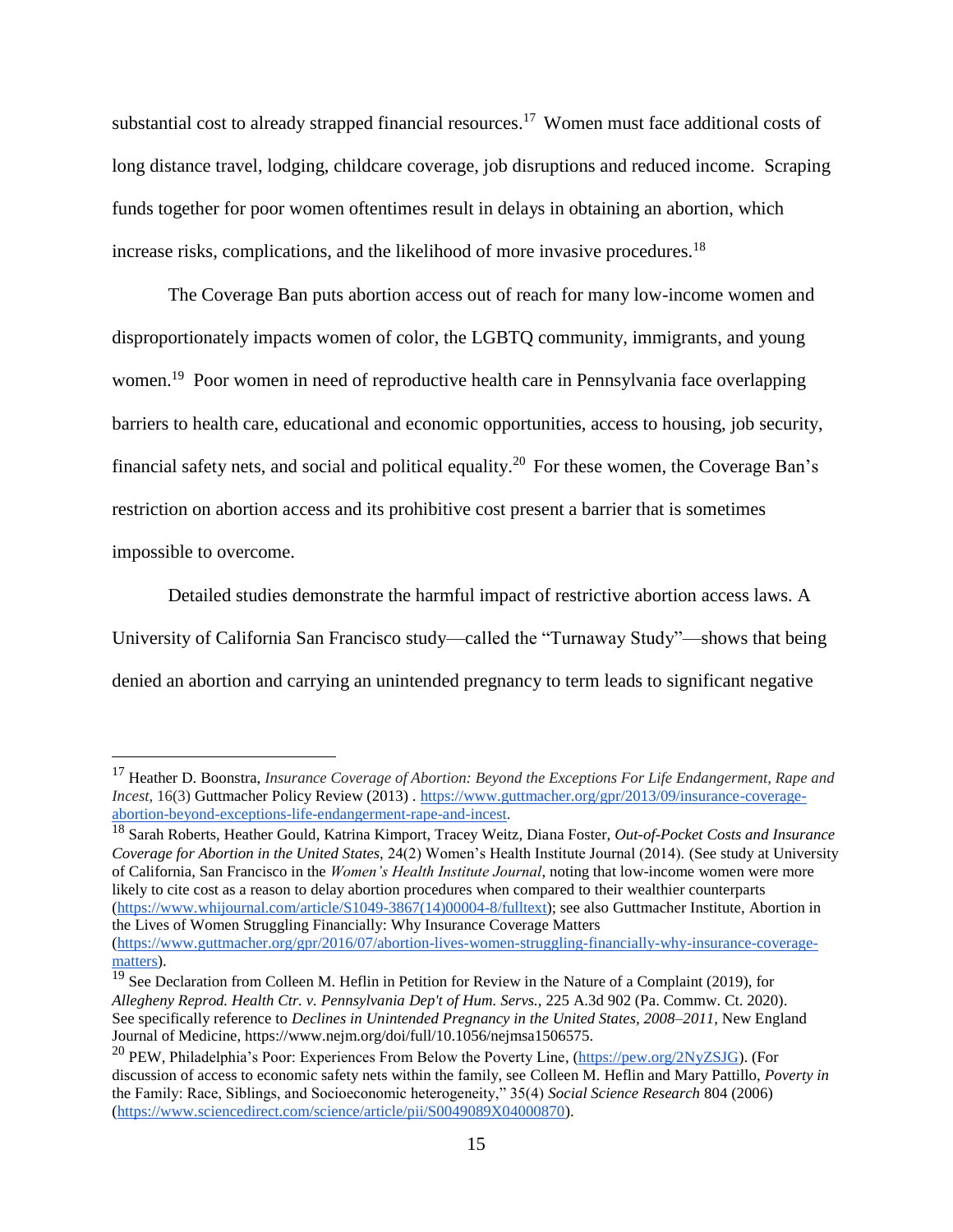physical, psychological, and economic outcomes for the women. A subsequent analysis of data from the Turnaway Study supports a link between obtaining a desired abortion and achieving both short- and long-term personal goals.<sup>21</sup> Additionally, a report from the National Latina Institute for Reproductive Health shows that one in four women on Medicaid are forced to carry their pregnancy to term due to the financial burdens of paying for an abortion out of pocket.<sup>22</sup> A study on abortions globally found that countries with highly restrictive abortion laws experience significantly more unsafe abortion procedures than other countries, resulting in a discriminatory burden on the safety of women as a result of the restriction.<sup>23</sup>

Increasingly, women who have abortions live in poverty. In 2014, half of all women who

chose to end their pregnancies lived in poverty, double the amount from 10 years prior. $^{24}$ 

Coercing women into continuing their pregnancies can push these women further into poverty.

Women who are denied abortions face more economic struggles than women who obtain

 $\overline{a}$ 

[https://latinainstitute.org/sites/default/files/NLIRH\\_Hyde%20Amendment18\\_Eng\\_R3.pdf;](https://latinainstitute.org/sites/default/files/NLIRH_Hyde%20Amendment18_Eng_R3.pdf) see also Br. of Amici Curiae Birth Equity Organizations and Scholars in Support of Respondents, *Dobbs v. Jackson Women's Health Org.*, 209 L. Ed. 2d 748 (May 17, 2021) (No. 19-1392), https://www.supremecourt.gov/DocketPDF/19/19- 1392/193076/20210920174752687\_19-1392bsacBirthEquityOrganizationsAndScholars.pdf; Br. Of Amici Curiae Cecelia Fire Thunder, National Indigenous Women's Resource Center, The Native American Community Board, and Additional Advocacy Organizations and Individuals in Support of Respondents, *Dobbs v. Jackson Women's Health Org.*, 209 L. Ed. 2d 748 (May 17, 2021) (No. 19-1392), https://www.supremecourt.gov/DocketPDF/19/19- 1392/192846/20210917173106773\_NIWRC%20Main%20EFILE%20Sep%2017%2021.pdf.

<sup>21</sup> Ushma D. Upadhyay, M. Antonia Biggs, and Diana Greene Foster, *The effect of abortion on having and achieving aspirational one-year plans*, BMC Women's Health (2015) (https://link.springer.com/article/10.1186/s12905-015-0259-1).

<sup>&</sup>lt;sup>22</sup> See UNIV. OF CALIFORNIA-SAN FRANCISCO, TURNAWAY STUDY, (last visited Oct. 1, 2021) (detailing a prospective longitudinal study examining the mental health, physical health, and socioeconomic consequences of unintended pregnancy), [https://www.ansirh.org/research/turnaway-study;](https://www.ansirh.org/research/turnaway-study) NAT'L LATINA INST. REPRODUCTIVE HEALTH, ¡SIN SEGURO, NO MÁS! WITHOUT COVERAGE, NO MORE: LATINXS ACCESS TO ABORTION UNDER HYDE 2 (2018).

<sup>&</sup>lt;sup>23</sup> Bela Ganatra, Caitlin Gerdts, Clémentine Rossier, Brooke Ronald Johnson Jr, Özge Tunçalp, Anisa Assifi, *Global, regional, and subregional classification of abortions by safety, 2010–14: estimates from a Bayesian hierarchical model, The Lancet* (2017). [\(https://www.thelancet.com/journals/lancet/article/PIIS0140-](https://www.thelancet.com/journals/lancet/article/PIIS0140-6736(17)31794-4/fulltext#articleInformation) [6736\(17\)31794-4/fulltext#articleInformation\)](https://www.thelancet.com/journals/lancet/article/PIIS0140-6736(17)31794-4/fulltext#articleInformation).

<sup>&</sup>lt;sup>24</sup> See, e.g., Sabrina Tavernise, Why Women Getting Abortions Now Are More Likely to Be Poor, N.Y. TIMES (July 9, 2019), https://www.nytimes.com/2019/07/09/us/abortion-access-inequality.html.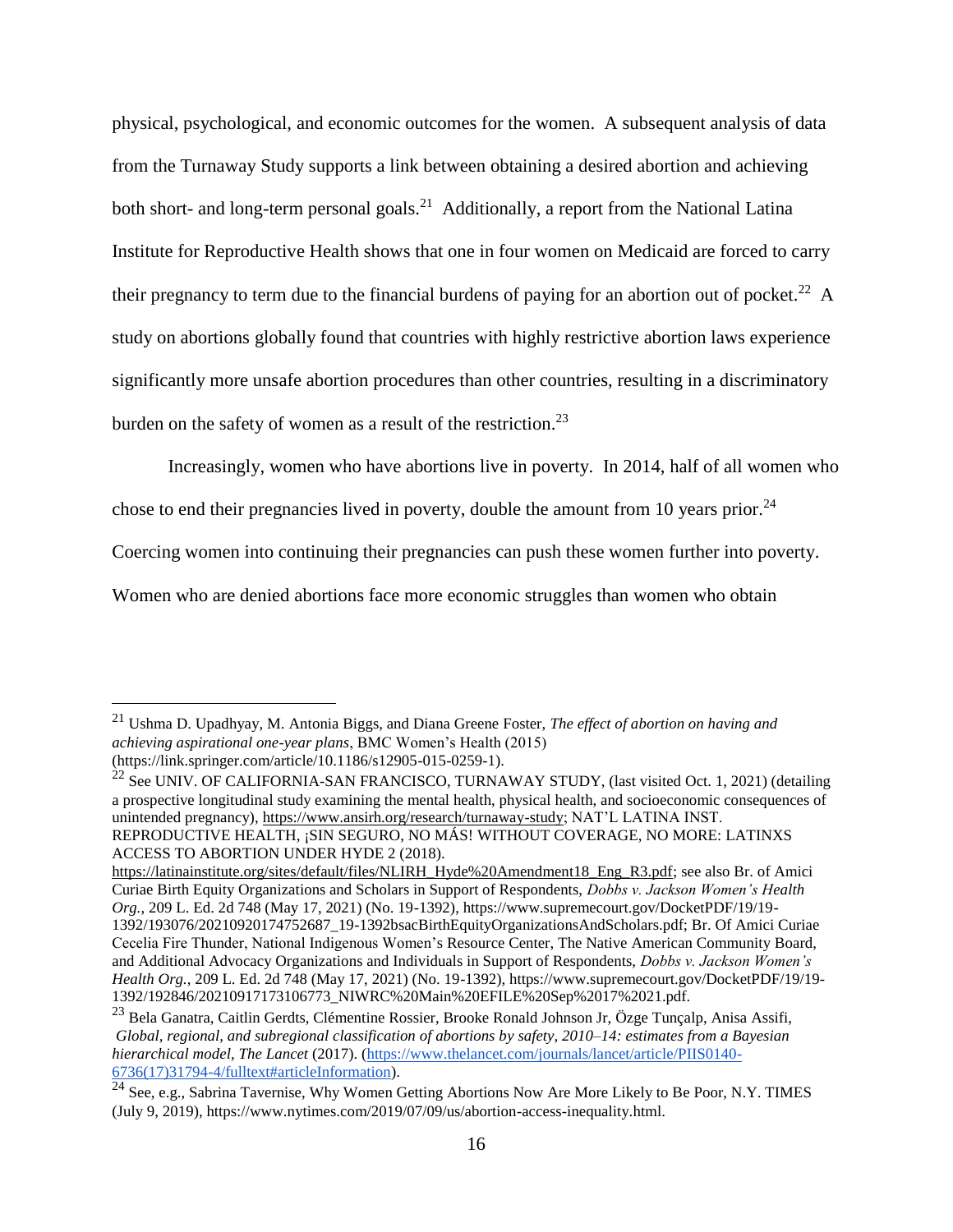abortions, according to researchers at the University of California, San Francisco.<sup>25</sup> The ongoing pandemic and the resulting economic and public crisis heighten the pressures that the Coverage Ban imposes on underserved communities seeking abortion access. In addition to socioeconomic harm, the lack of access to abortion care results in severe mental health consequences and may further perpetuate intimate partner abuse.<sup>26</sup>

Justice Thurgood Marshall, dissenting in *Harris v. McRae* (in which the United States Supreme Court upheld the Hyde amendment) described the federal coverage ban as a "form of discrimination repugnant to the equal protection of the laws guaranteed by the Constitution [that] marks a retreat from *Roe v. Wade* and represents a cruel blow to the most powerless members of our society." 448 U.S. 297 (1980) (Marshall, J., dissenting). Although Medical Assistance was created to protect the most under-resourced individuals from unexpected and emergency health issues, the Coverage Ban, far from its purported purpose of protecting the health and wellbeing of the pregnant woman, harms the very people Medical Assistance was designed to benefit.

By creating a tiered system of health care coverage for reproductive health care and creating a substantial barrier for access to abortion for low income and poor people, the Coverage Ban further entrenches sex inequality in violation of the ERA.

## <span id="page-24-0"></span>**IV. Interpreting the State ERA to Invalidate the Coverage Ban Would Bring Pennsylvania into Alignment with Other States' Interpretation of State Constitutional Protections for Sex Equality**

 $^{26}$ see American Psychological Association, Abortion and Mental Health, (2008) [https://www.apa.org/pi/women/programs/abortion.](https://www.apa.org/pi/women/programs/abortion); Nancy Felipe Russo, *Abortion, unwanted childbearing, and mental health,* Salud Mental. 37, 283-289 (2014); Sarah CM Roberts, M Antonia Biggs, Karuna S Chibber,

<sup>25</sup> Foster DG, Roberts SCM, and Mauldon J, *Socioeconomic consequences of abortion compared to unwanted birth*, (2012)[, https://apha.confex.com/apha/140am/ webprogram/Paper263858.html.](https://apha.confex.com/apha/140am/webprogram/Paper263858.html)

Heather Gould, Corinne H Rocca & Diana Greene Foster, *Risk of violence from the man involved in the pregnancy after receiving or being denied an abortion*, BMC Med 12, 144 (2014). [https://doi.org/10.1186/s12916-014-0144-z.](https://doi.org/10.1186/s12916-014-0144-z)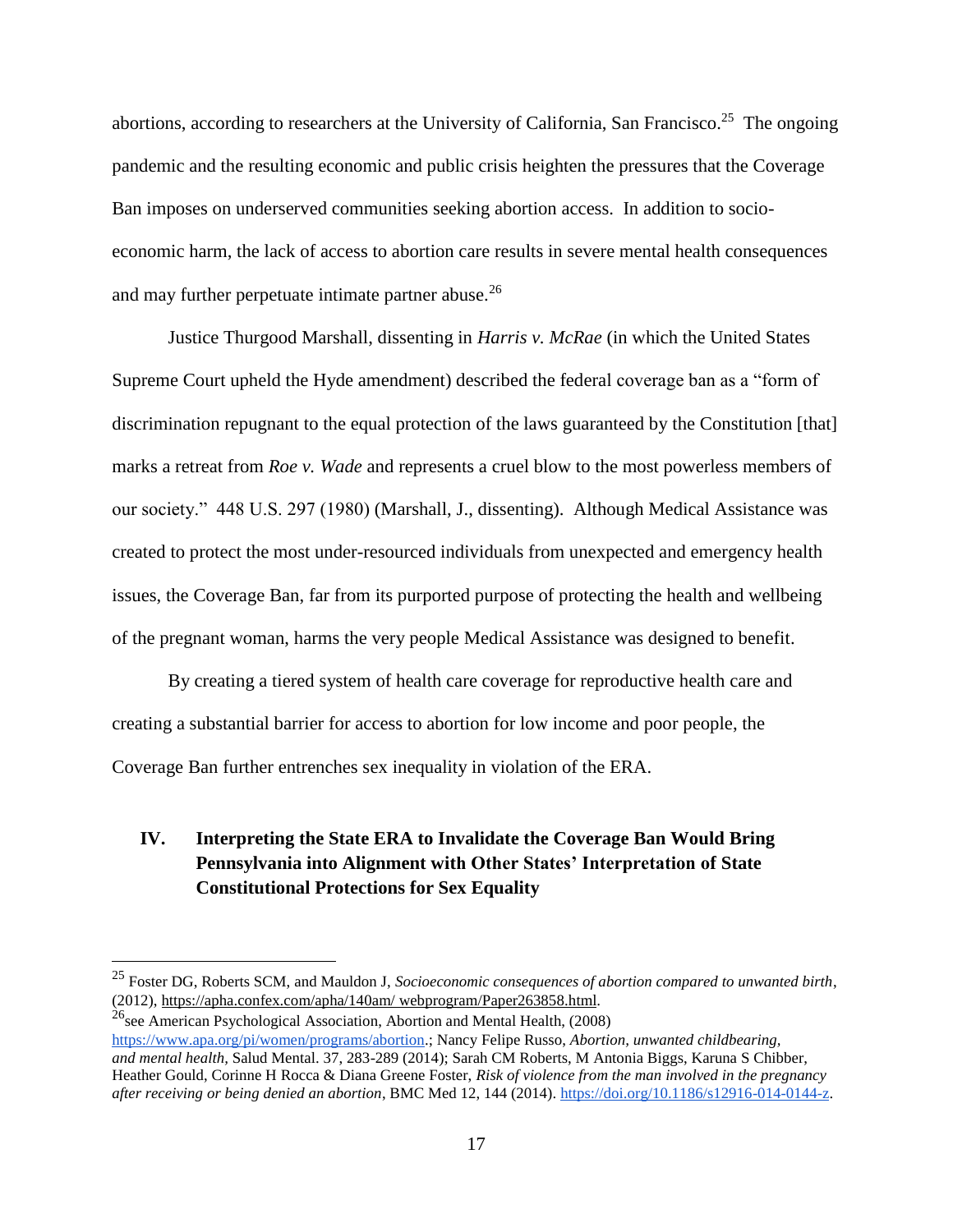High courts in several states have interpreted ERAs comparable to Pennsylvania's to prohibit bans on Medicaid coverage for abortion care. Notably, the New Mexico Supreme Court held that an agency rule barring the use of Medicaid fund for abortion is a form of sex discrimination in violation of its ERA, clarifying that "[i]t would be error … to conclude that men and women are not similarly situated with respect to a classification simply because the classifying trait is a physical condition unique to one sex." *N.M. Right to Choose/NARAL v. Johnson*, 975 P.2d 841, 859 (N.M. 1998).<sup>27</sup>

Similarly, a Connecticut regulation restricting the funding of abortions by the state Medicaid program was struck down under the Connecticut ERA. The Connecticut Supreme Court reasoned that excluding abortion from Medicaid coverage "flies in the face of the Medicaid program's admitted goals…and since that one exception also is a subject of a woman's constitutional rights, the regulation impinges upon those constitutional rights to the same practical extent as if the state were to affirmatively rule that poor women were prohibited from obtaining an abortion." *Doe v. Maher*, 40 Conn. Supp. 394, 448 (1986).

Many courts have upheld comprehensive Medicaid coverage for reproductive health care including abortion based on equal protection and other grounds. In *Right to Choose v. Byrne*, the New Jersey Supreme Court held that state restriction of Medicaid funds for only abortions to preserve a woman's life, but not her health, "violates the right of pregnant women to equal protection of the law" because the right to have an abortion is a fundamental right for all women, including women on Medicaid. 450 A.2d 925, 928 (N.J. 1982). Similarly, the Massachusetts Supreme Court found that the failure to pay for medically necessary abortions violated the due process clause of its state constitution. *Moe v. Secretary of Administration Finance,* 417 N.E.2d

<sup>&</sup>lt;sup>27</sup> See N.M. CONST. art. II,  $\S$  18 ("Equality of rights under law shall not be denied on account of the sex of any person").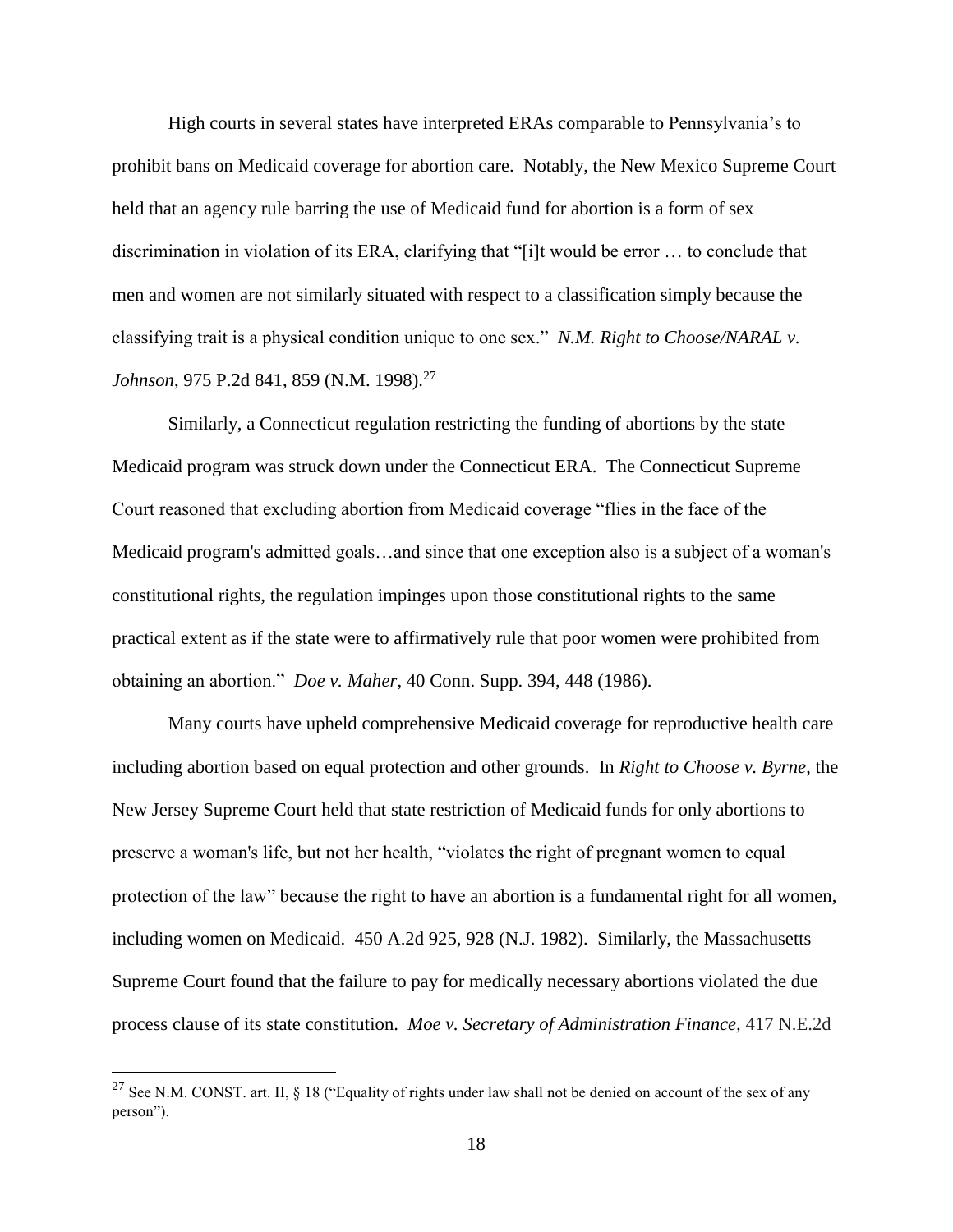387 at 646-7 (Mass. 1981) (holding that once the state "chooses to enter the constitutionally protected area of choice, it must do so with genuine indifference."). The Supreme Court of California affirmed its long-standing state constitutional principle that once benefits are conferred, it may not be done on "a selective basis which excludes certain recipients solely because they seek to exercise a constitutional right." *Committee to Defend Reproductive Rights* v. *Myers,* 29 Cal.3d 252, 264, 625 P.2d 779, 172 Cal.Rptr. 866 (1981). And the Alaska Supreme Court held that the state must adhere to neutral criteria in distributing Medicaid coverage without "deny[ing] medically necessary services to eligible individuals based on criteria unrelated to the purposes of the public health care program" and discriminating based on the exercise of a constitutional right. *State, Dep't of Health & Soc. Servs. v. Planned Parenthood of Alaska*, Inc., 28 P.3d 904, 915 (Alaska 2001).

As such, the court should find that Pennsylvania's Coverage Ban on funding for abortion amounts to a clear violation of the state's constitutional protections for sex equality, thus repairing the state's status as an outlier when it comes to the interpretation of modern sex equality principles.

### **CONCLUSION**

<span id="page-26-0"></span>By denying Medical Assistance for important and constitutionally protected reproductive health needs, the Coverage Ban imposes a significant barrier to fundamental reproductive choice, and this barrier is fundamentally rooted in a long history of outdated sex-based classifications, odious sex-stereotyping, and documented impediments to equal citizenship for all Pennsylvanians, regardless of their sex.

In this brief, *amicus*, scholars of sex equality generally and of measures such as the Pennsylvania Equal Rights Amendment in particular, offer the court several ways in which the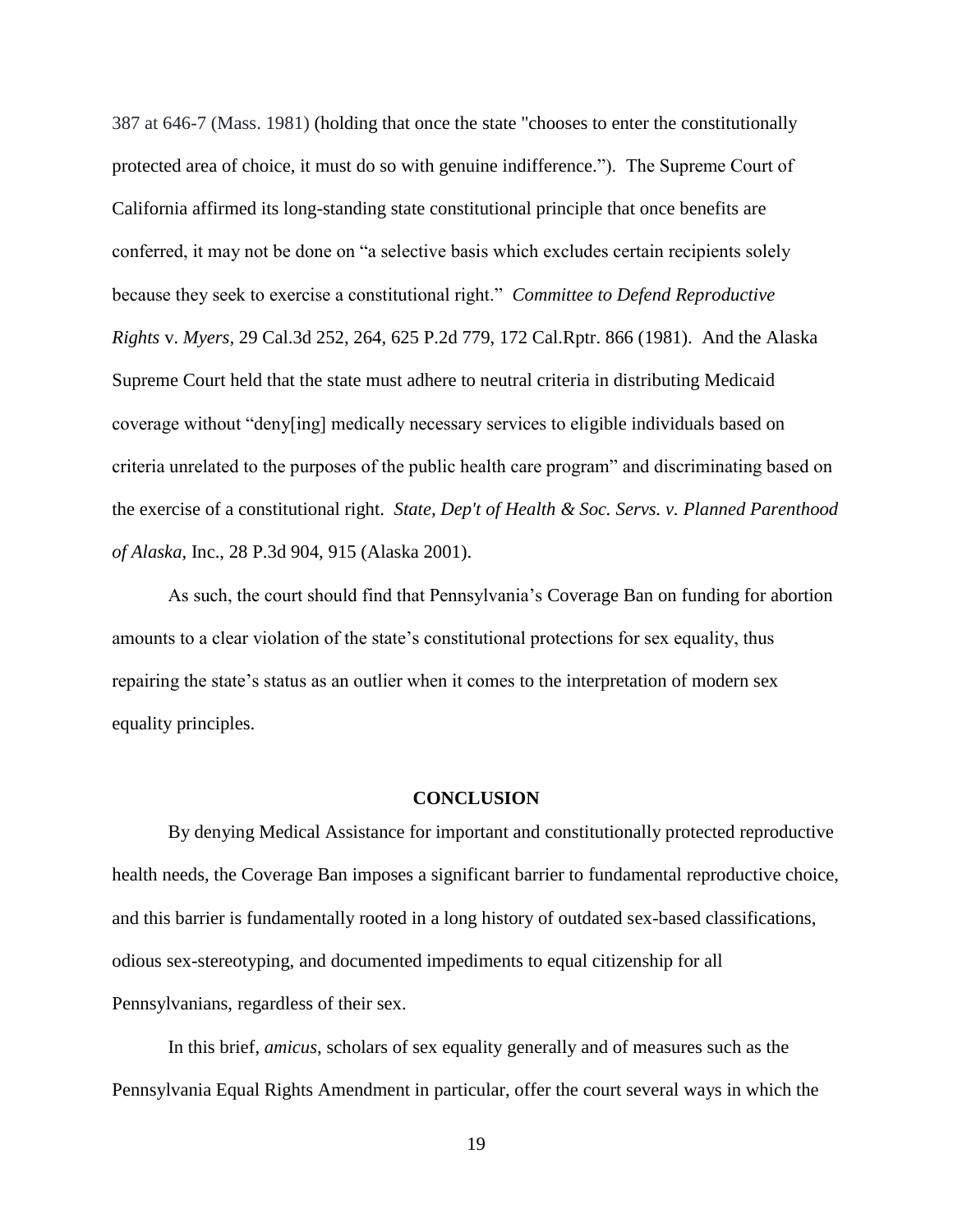Coverage Ban violates fundamental sex equality principles. Through whichever path the court takes, the destination is unavoidable: the Coverage Ban violates the Pennsylvania Constitution's protections securing sex-based equality.

Respectfully submitted,

Jatherine Franke

Date: October 13, 2021

Katherine Franke\* ERA Project Columbia Law School 435 W. 116th Street New York, NY 10027 Phone: (212) 954-0061 Phone: (212) 854-7946

\*Admitted to practice in New York and California

Ting Ting Cheng\* ERA Project Columbia Law School 435 W. 116th Street New York, NY 10027 Phone: (212) 854-0161

\*Admitted to practice in New York

*Counsel for* Amicus Curiae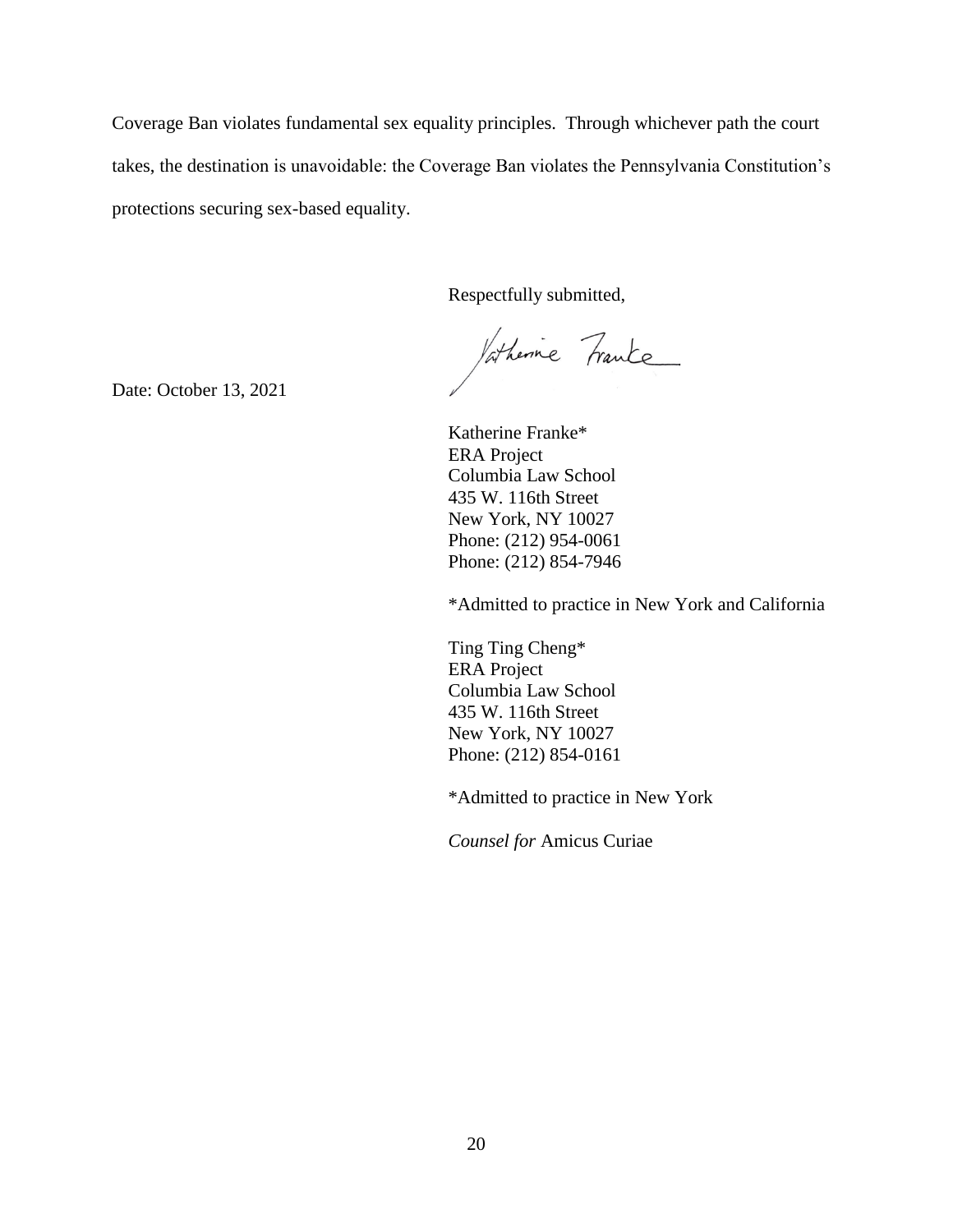### **CERTIFICATION OF COMPLIANCE**

The foregoing Amicus Brief complies with the word count limitation under Pa. R.A.P. 531 and 2135. Excluding the cover page, table of contents, table of authorities, Proof of Service and any addenda, this Amicus Brief contains 6082 words. In preparing this certificate, the word count feature of Microsoft Word was relied upon.

Dated: October 13, 2021

Vatherine Franke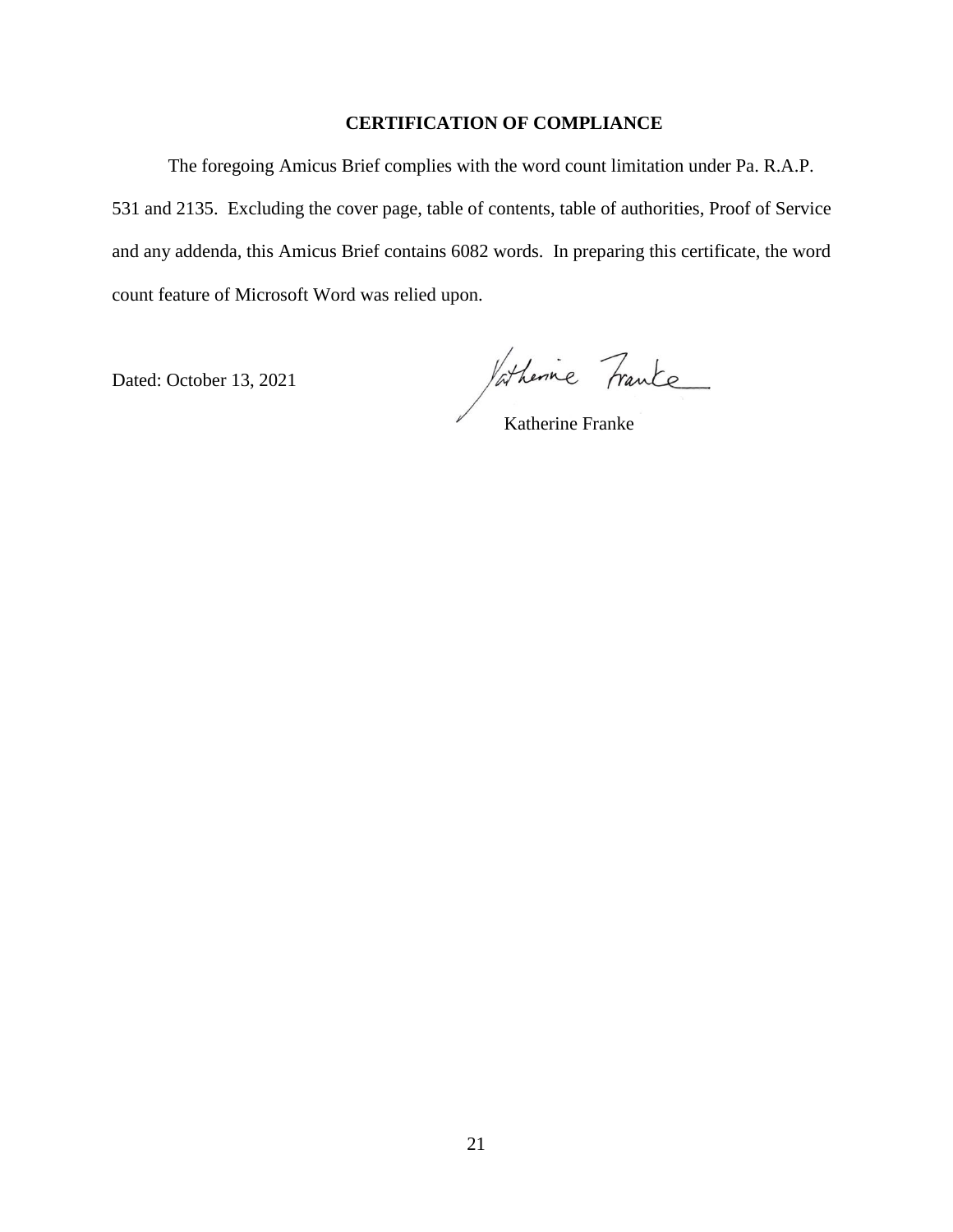#### **CERTIFICATE OF SERVICE**

The undersigned counsel hereby certifies that on this  $13<sup>th</sup>$  day of October, 2021, a true

and correct copy of the foregoing Amicus Brief for Appellants was served in compliance with

#### Pa.R.A.P.121.

Amal Bass Women's Center & Shelter Civil Law Project Address: 125 S 9TH St Ste 300 Philadelphia, PA 19107-5117 Phone No: (215) 928-5772 *Counsel for Appellant*

Christine K. Castro Women's Center & Shelter Civil Law Project 125 S 9TH St Ste 300 Philadelphia, PA 19107 Phone No: (215) 928-5761 *Counsel for Appellant*

David Samuel Cohen Drexel University School of Law Drexel College of Law 3320 Market St Ste 232 Philadelphia, PA 19104 Phone No: (267) 975-4313 *Counsel for Appellant*

Michael Stephen DePrince Troutman Pepper Hamilton Sanders Llp 2000 K St NW Ste 600 Washington, DC 20006 Phone No: (202) 220-1244 *Counsel for Appellant*

Donna Louise Fisher Troutman Pepper Hamilton Sanders Llp 100 Market Ste Ste 200 Harrisburg, PA 17101 Phone No: (717) 255-1166 *Counsel for Appellant*

Carrie Yvette Flaxman Planned Parenthood Federation of America 1110 Vermont Ave NW Ste 300 Washington, DC 20005-6300 Phone No: (301) 461-2100 *Counsel for Appellant*

Susan Frietsche Women's Center & Shelter Civil Law Project 428 Forbes Ave Ste 1710 Pittsburgh, PA 15219 Phone No: (412) 281-2892 *Counsel for Appellant*

Leah Greenberg Katz Pepper Hamilton Llp 3000 Two Logan Sq Philadelphia, PA 19103-2799 Phone No: (215) 981-4547 *Counsel for Appellant*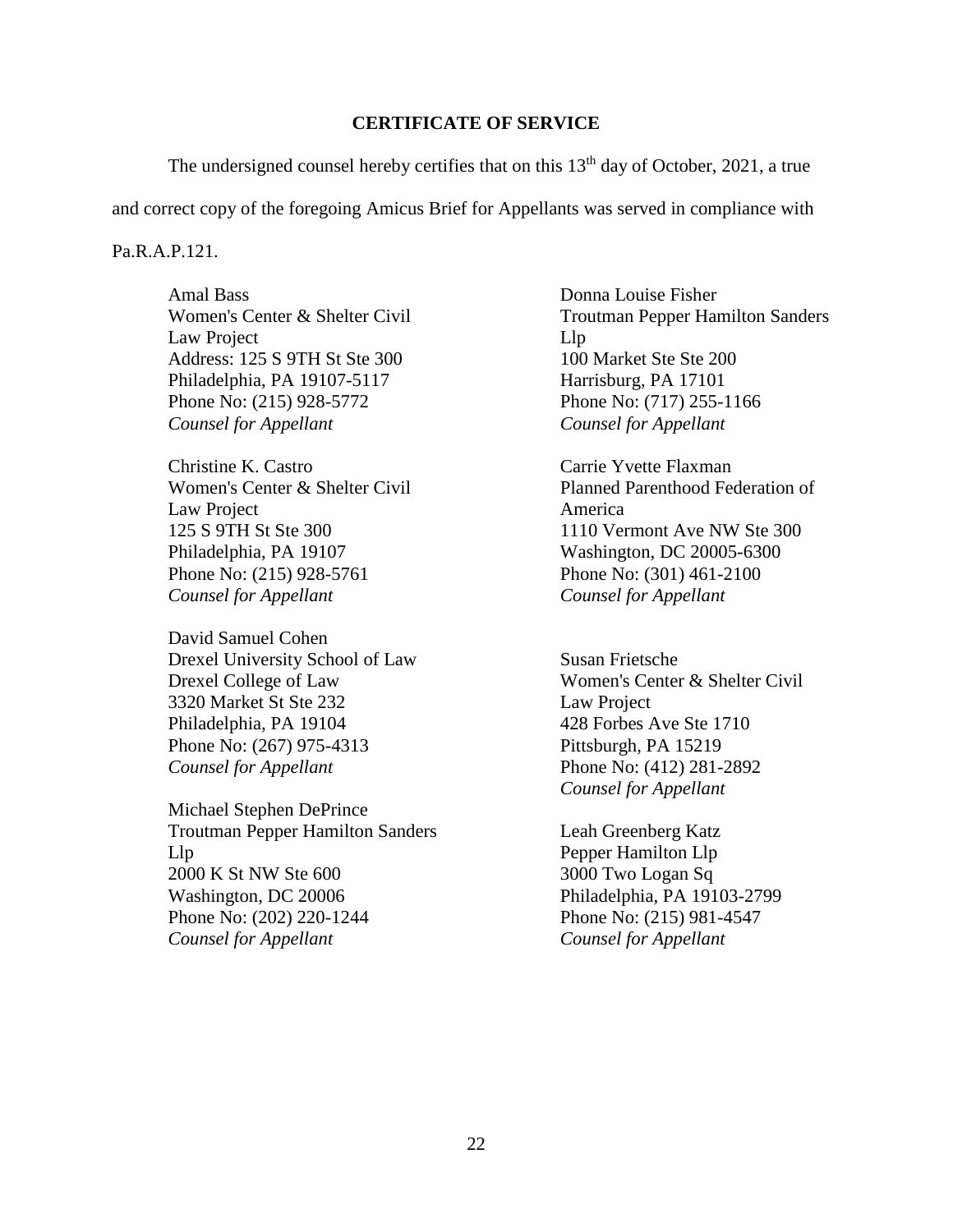Jan Paula Levine Troutman Pepper Hamilton Sanders Llp 3000 Two Logan Sq Philadelphia, PA 19103-2799 Phone No: (215) 981-4714 *Counsel for Appellant*

Adam Ryan Martin Troutman Pepper Hamilton Sanders LLP P. O. Box 1181 Harrisburg, PA 17108-1181 Phone No: (717) 255-1132 *Counsel for Appellant*

Kaitlin Leigh Meola Troutman Pepper Hamilton Sanders LLP 3000 Two Logan Sq Philadelphia, PA 19103 Phone No: (215) 981-4703 *Counsel for Appellant*

Thomas B. Schmidt 100 Market St Po Box 1181 Harrisburg, PA 17108-1181 Phone No: (717) 255-1164 *Counsel for Appellant*

Eugene K. Cuccarese Department of Human Services Office of General Counsel Piatt Place 301 Fifth Avenue Suite 430 Pittsburgh, PA 15222 Phone No: (412) 565-2557 *Counsel for Appellee*

David Russell Dye Ball, Murren & Connell, LLC 2303 Market St Camp Hill, PA 17011-4627 Phone No: (717) 232-8731 *Counsel for Appellee*

Brian S. Paszamant BLANK ROME LLP One Logan Sq 130 N 18th St Philadelphia, PA 19103 Phone No: (215) 569-5791 *Counsel for Appellee*

Fitz Patrick, Katherine Marie Ball, Murren & Connell, LLC 2303 Market St Camp Hill, PA 17011-4627 Phone No: (717) 232-8731 *Counsel for Appellee*

Thomas Paul Howell Governor's Office Of General Counsel 333 Market St 17th Fl Harrisburg, PA 17101 Phone No: (717) 783-6563 *Counsel for Appellee*

Doris M. Leisch Pa Governor's Ogc 333 Market St Fl 17 Harrisburg, PA 17101 Phone No: (717) 783-6563 *Counsel for Appellee*

Teresa Roos McCormack Ball, Murren & Connell, LLC 2303 Market St Camp Hill, PA 17011-4627 Phone No: (717) 232-8731 *Counsel for Appellee*

Matthew John McLees Department of Human Services Office of General Counsel Counsel 625 Forster St 3rd Fl West Harrisburg, PA 17120 Phone No: (717) 783-2800 *Counsel for Appellee*